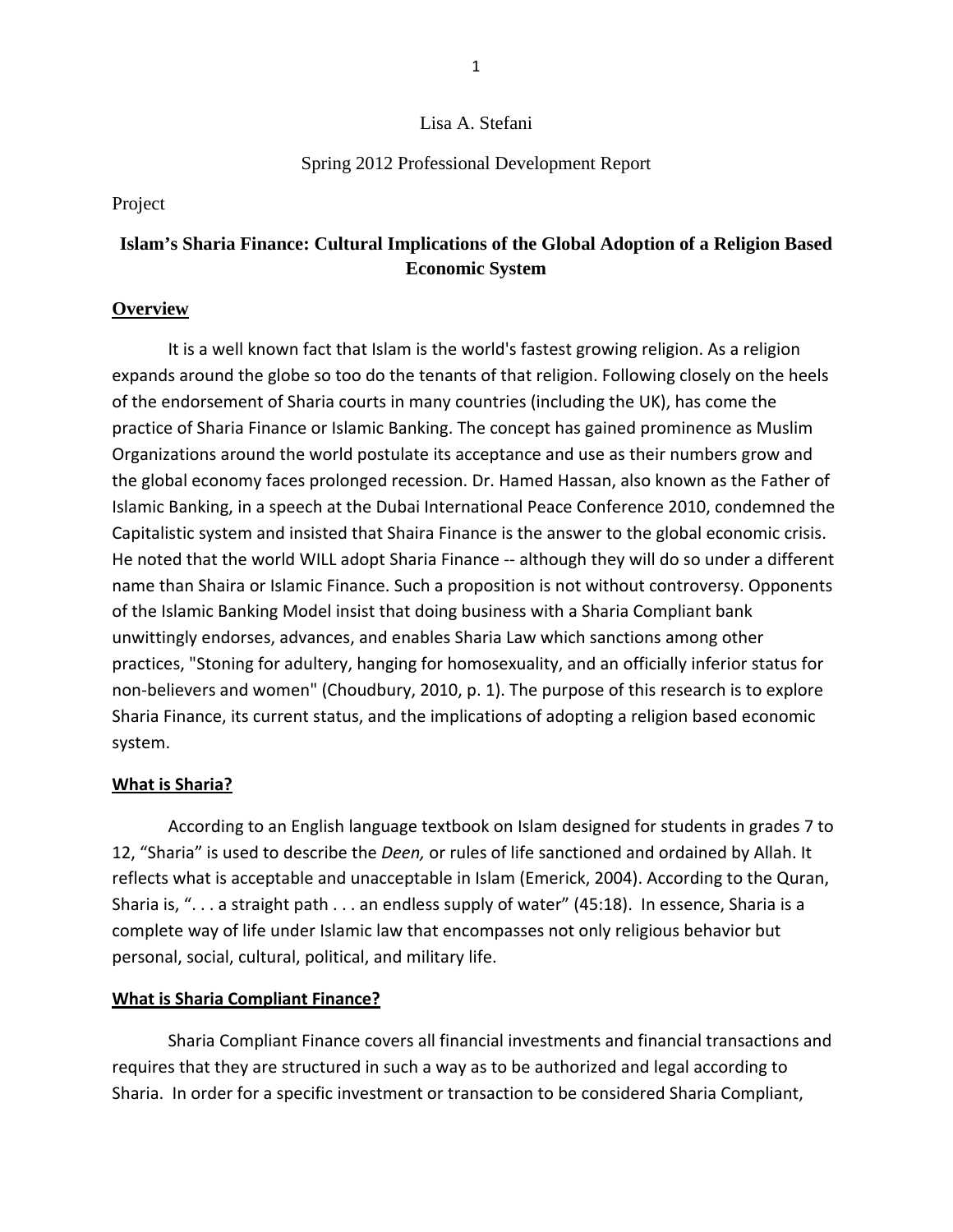Islamic scholars deemed knowledgeable on Shaira must approve and endorse the product for it to be pure *(halal*) and therefore acceptable (Yerushalmi, 2008). Companies, organizations, and institutions that are Sharia Compliant or offer segments of their entity as providing Sharia Compliant Products must have Sharia Advisors, usually in Board level positions, to deem the product pure (*halal*). Further, from the perspective of Sharia Finance, "What is prohibited is any claim to the time value of money as a predetermined quantity calculable at a predetermined rate not related to any real sector business," (Ayub, 2007, p. 440 as cited in Dalrymple). As such, Sharia Finance is an "asset" based system rejecting the notion that money can earn money. For the Shaira adherent, money is nothing more than a medium of exchange and cannot be traded forward or speculated on. It cannot be "loaned out with an expectation of a fixed return at a specific point in time," (Dalrymple, p. 4). " . . . Equity is based on a shared risk and return  $\ldots$ " (p. 3).

According to modern day interpretations of the financial component of Sharia, interest – both charging and receiving – is prohibited. This has not always been the case.

Scholars at the Al‐Azhar Institute in Cairo — influential in Islam's chief Sunni denomination — declared in 2002 that the Quran did *not* prohibit all interest payments and charges, just those so exorbitant that they crossed the line into usury. Conventional banking has been widespread for years in the Islamic world. A stricter interpretation barring all interest — has been gaining ground over the past decade and driving the growth of no‐interest Islamic finance. [Emphasis added]

Islamic banks get around the [new, stricter] prohibition on interest by treating loans more like leases or profit‐sharing arrangements. An Islamic mortgage, for instance, looks like a lease‐to‐own deal. The bank, not the borrower, buys the house. The borrower makes installment payments to the bank for a period of years, at the end of which he or she gets the title to the house. The bank's profit technically comes from renting the house, not lending the money. (Wiseman, 2008, p.2)

Such a system represents a stark contrast to the Capitalistic Financial System which is interest based. Money is considered an asset that can be profited from – money can make money – and a specific component of this notion is both paying and earning interest.

### **Current Status of Sharia Finance**

There are approximately one and a half billion Muslims (Islamic adherents) in the world (Major Religions of the World Ranked by Adherents, 2007). Many of the 300 million people in America have never heard of the term "Sharia Finance," and remain unaware of its rapid growth in the west including the USA. In contrast, Europe, with 500 million people in the European Union, as a nation is becoming increasingly aware of the spread of Islamic Sharia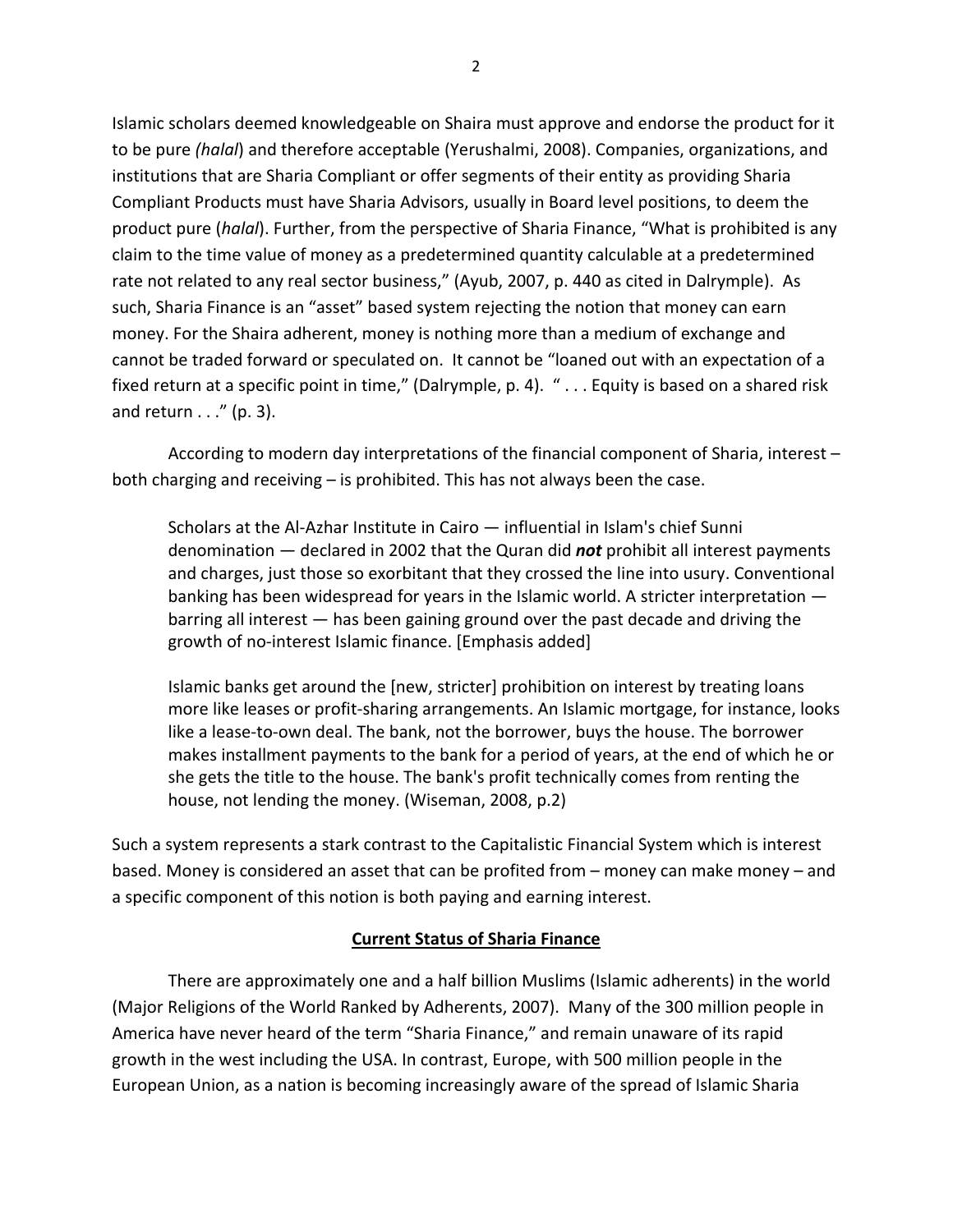Finance. Stonegate Institute, "a registered 501c(3) not-for-profit, non- partisan policy organization dedicated to innovative research and analysis that promotes global security, prosperity and freedom in human rights,. . ." summarized a report by the International Financial Services of London depicting the advance of Sharia ([http://www.stonegateinstitute.org](http://www.stonegateinstitute.org/) ):

The UK is home to the first wholly Sharia Compliant retail bank in the west, Islamic Bank of Britain, which was authorized by the Financial Services Authority [FSA] in 2004. . . The UK now has five fully "Sharia Complaint banks . . .while another 17 leading institutions, including Barclays, RBS and Lloyds Banking Group have set up special branches or subsidiary firms for Muslim clients. (Choudhury, 2010, pp 1‐3)

As an example of the spread of Sharia Finance and the accompanying requirement for financial products to be endorsed as Sharia Compliant we can consider the organization, Ratings Intelligence [\(http://www.ratingsintelligence.com\)](http://www.ratingsintelligence.com/), who, according to their web site was founded in 2000 to provide research resources for Islamic Investors. They have offices in Kuwait, Bangalore and London. Their web site banner is, "Enabling and Developing Global Islamic Finance." They have a partnership that consists of a Sharia Committee, Western investment banks, and financial institutions in both Islamic and non Islamic countries. One Committee member is from Saudi Arabia and educated in the US. Two members are from Syria and hold degrees in Islamic Law and Islamic Banking. The final member is from Canada and also holds a degree in Islamic Law. Together these four committee members sit on the Sharia Boards for numerous banks around the world including banks in the UK and the US. They also govern and dictate Sharia Compliance of commodities and investments such as mining stocks and have deemed 60% of all Canadian mines, 7% of UK mines, and 7% of US mines Sharia Compliant. They are also connected to the Standard and Poor's (S & P) including the S & P Sharia Indices (For further details regarding this organization refer to Appendix B)

We can also see the spread of Sharia Compliant Finance in the US banking industry, the mortgage and mortgage backed securities industries, and the stock market. Many US banks now participate in Sharia Compliant Finance. Banks such as **HSBC, Citigroup, Deutsche Bank** (Wiseman, 2008) **JP Morgan Chase, Dow Jones & Company, Goldman Sachs, Wachovia, Morgan Stanley, Merrill Lynch – just to name a few** – all participate in Sharia Compliant Finance. (For a more extensive list, refer to Appendix A.) Keep in mind that some Sharia Complaint foreign banks such as BNP Paribas Group own subsidiary branches in the United States thus extending the Sharia Compliance through its subsidiaries, although the average customer won't know this unless they research the background, ownership, and subsidiary structure of the bank and its partner companies. Some of these are well concealed under the protection that the US provides corporate entities and customers may not be able to trace connections to Shaira Compliant Finance although they exist.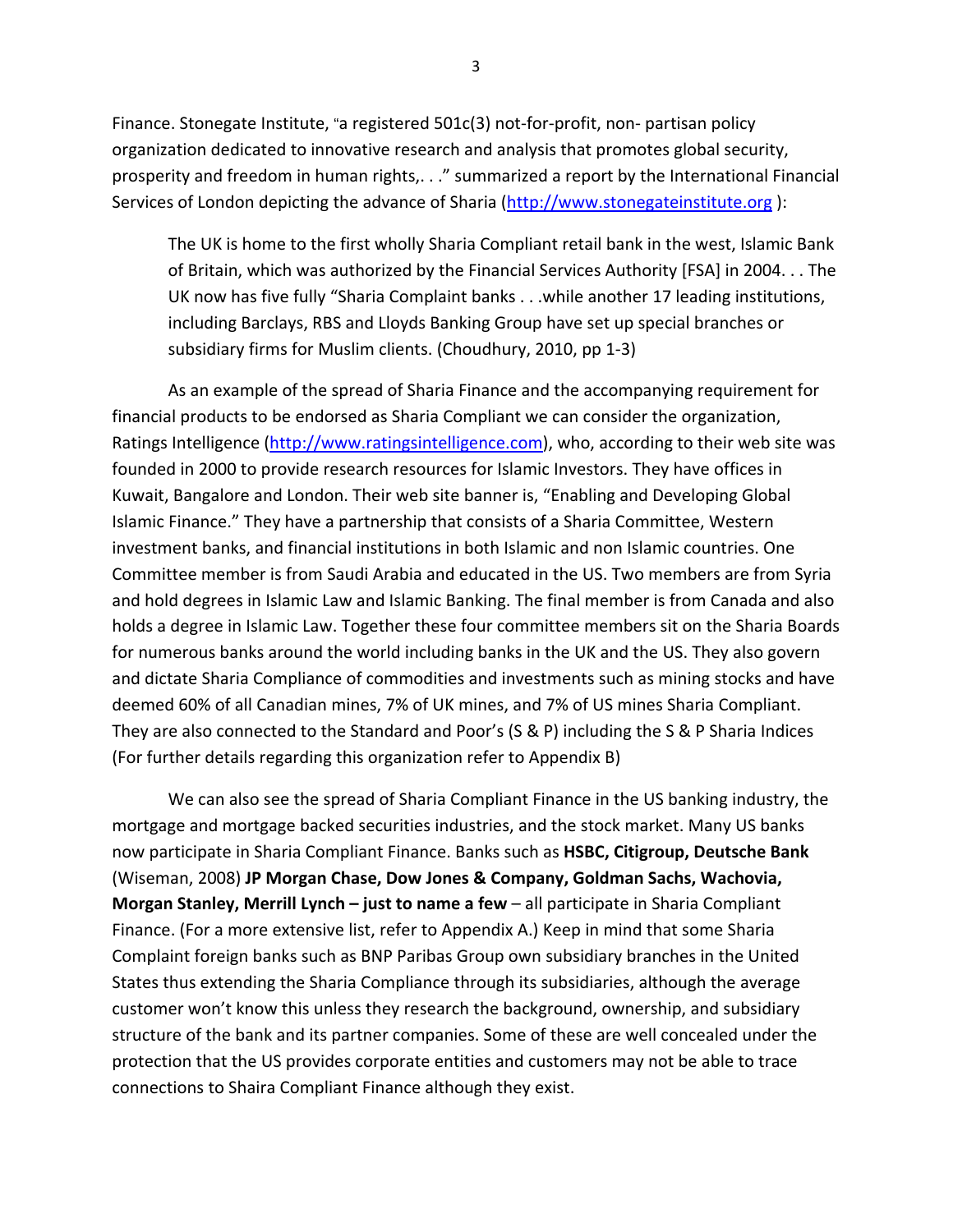Not only banks, but "giant mortgage investor Freddie Mac began buying Sharia Compliant mortgages in 2001. Freddie Mac today continues to buy from four banks that together originate mortgages nationwide. . . . Devon [Bank of Chicago]. . .Guidance Residential in Reston, VA; University Bank in Ann Arbor, Mich; and American Finance House Lariba in Pasadena, CA" (Wiseman, 2008, p. 1). At the time of the writing of the article, a spokes person for Freddie Mac, Brad German, indicated that the company had "bought more than \$250 billion in Islamic Mortgages" in 2007 alone (p.2).

### **Cultural Implications of Adopting a Religion Based Economic System**

With one and a half billion Islamic adherents in the world, simple math shows the strength of the possibility of Sharia Compliant Finance becoming the dominant financial system in a Global World. On the surface it might appear like a wonderful concept from both a Muslim and non‐Muslim perspective to buy things, including houses, without paying any interest, but a further play out of the scenario exposes some components that have broad cultural implications which run contrary and counterproductive to the American culture and Constitution and the freedoms provided here. Three specific area of impact include: The cultural financial impact, the use of American cultural institutions, laws, and policies against itself, and human rights.

#### **Cultural Financial Impact**

#### **Destruction of Interest in an Interest‐Based, Capitalistic Society**

Supporters of Sharia Compliant Finance present it as an "ethical" financial system deeply steeped in early Islam and the Quran. However, there is significant evidence to support that Sharia Compliant Finance was created as a tool to undermine Western societies and their free capitalists markets. According to The Center for Security Policy, Sharia Compliant Finance was ". . . invented mid-20<sup>th</sup> Century by Muslim Brotherhood figures like Sayyid, Qutb and Sayyid Abul A'la al-Mawdudi. . . . To this end, the Ikhwan [Muslim Brotherhood] seized upon what was, in fact a biblical injunction against usury and transformed it into a prohibition on charging or earning *any* interest (2010, 265; )."

To put this into perspective, consider the following exert taken from actual evidence acquired by the FBI during a raid in Annandale, Virginia and entered into evidence in 2004 in the trial of the United States versus HLF (Holy Land Foundation) (a terrorist organization under the cover of a "Muslim Charity Organization" operating out of the United States). The document is entitled, "An Explanatory Memorandum: On the General Strategic Goal for the Group in North America," and was written by Mohamed Akram, a member of the Board of Directors for the Muslim Brotherhood in North America and also a senior Hammas leader. The document and its directives were approved by the Brotherhoods Shura Council and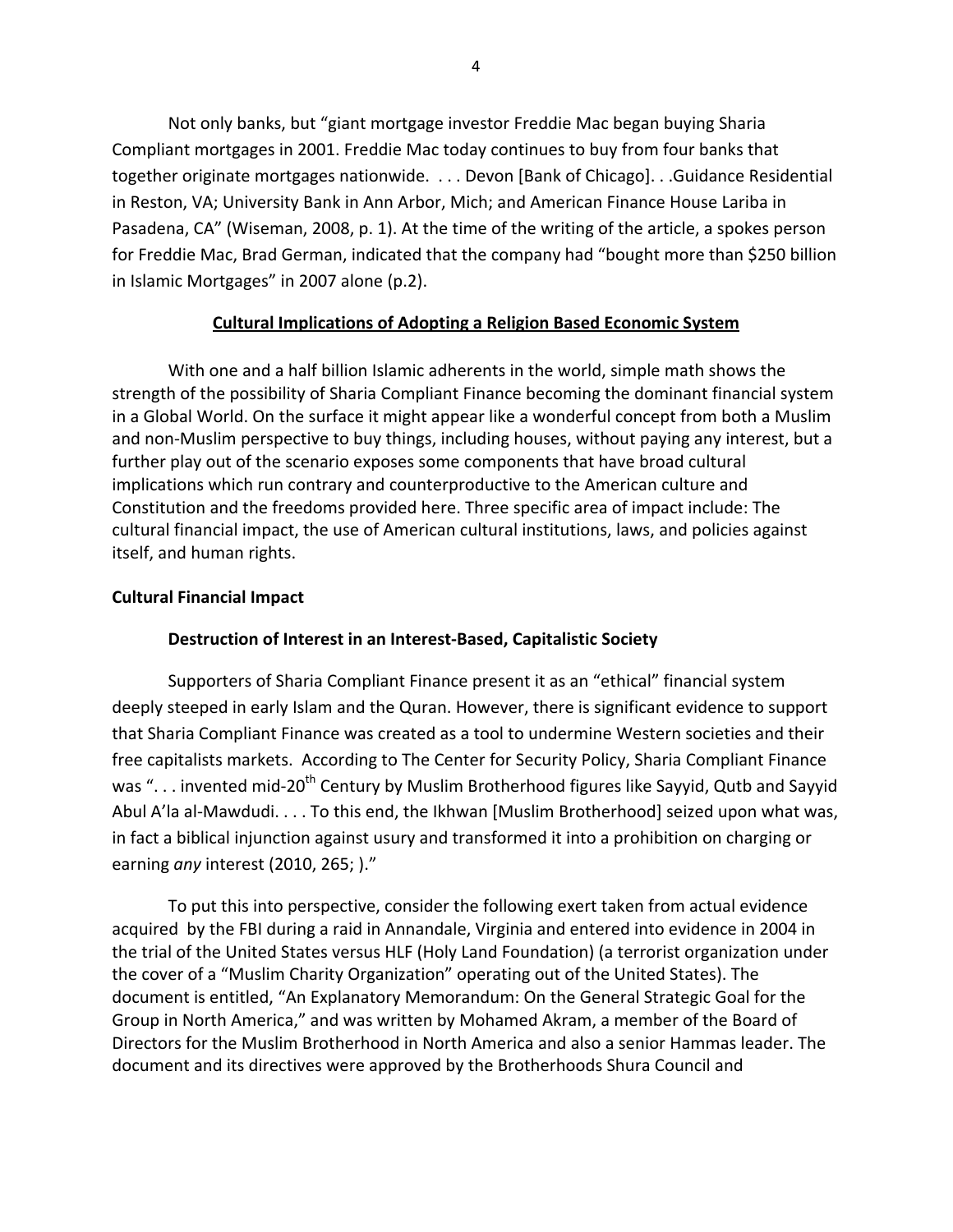Organizational Conference in 1987. Among other things, it outlines the mission of the Muslim Brotherhood and it helpers (Muslim Organizations) in North America:

The process of settlement is a "Civilization Jihadist Process" with all the word means. The *Ikhwan* [Muslim Brotherhood] must understand that their work in America is a kind of **grand jihad in eliminating and destroying the Western Civilization from within and "sabotaging" its miserable house by their hands and the hands of the believers** so that it is eliminated and God's religion is made victorious over all other religions. (Akram, 1991, 21 paragraph 4, S 4; Government Exhibit 9‐25‐08) (Emphasis added)

There appears to be no irony in the phrase, ". . . sabotaging its miserable house . . ." in light of America's recent housing collapse. This is particularly true when we consider that Freddie Mac and Fannie were "bailed out" and taken under Federal Conservatorship in 2008. The treasury pledged up to \$200 billion to cover their loses. The Federal Government is also purchasing mortgage‐backed securities of Freddie Mac and Fannie Mae as well as insuring debt issued by both organizations (Adding up the Governments Total Bail Out Tab, 2011; Isidore, 2009). As noted above, Freddie Mac began purchasing Sharia Compliant mortgages as early as 2001 and in 2007 alone bought more than \$250 billion in Islamic Mortgages. According to these "lease/option" arrangements, the houses are actually owned by the bank and not the borrower, and as such, the bank shares in the profits *and losses* with the "borrower." In a downward spiraling market, this scenario might at first appear to be a big benefit to the homeowner/renter whose risk factor compared to the bank that financed the endeavor is quite small. The bigger picture illuminates when we consider that both Freddie Mac and Fannie Mae were "bailed out" with American tax payer dollars and are now under federal government conservatorship. This means that every American tax payer is now a part owner of housing organizations that purchase and thereby promote Sharia Compliant Financing.

The same situation occurred with the American tax payer dollar bailout of AIG, "... which is the largest purveyor of Sharia compliant insurance products in the world" (Sharia The Threat to America, 2010, p. 269).

In accordance with Islamic Law, AIG's Sharia Compliant business units must not invest funds in any enterprise that does business with religious entities that are *not* Muslim. . . . AIG's Sharia Compliant business units may invest in a Muslim owned arms factory that sells exclusively to Muslim armies – but not one that is owned by Christians or Jews or that sells weapons to Christians or Jews. (Sharia The Threat to America, 2010, p. 270)

Further making the U.S. ownership of a Sharia Compliant entity objectionable is the fact that members of its Sharia Compliance Board of Advisors are:

. . . themselves either advocates of jihad in the name of Sharia or are the students and disciples of such authorities . . . Mufti Imran Usmani, who is the son, student, and disciple of Mufti Taqi Usmani . . . who sat on the Dow Jones Islamic Index Sharia Advisory Board for some 10 years beginning in 1999 during which time, he called on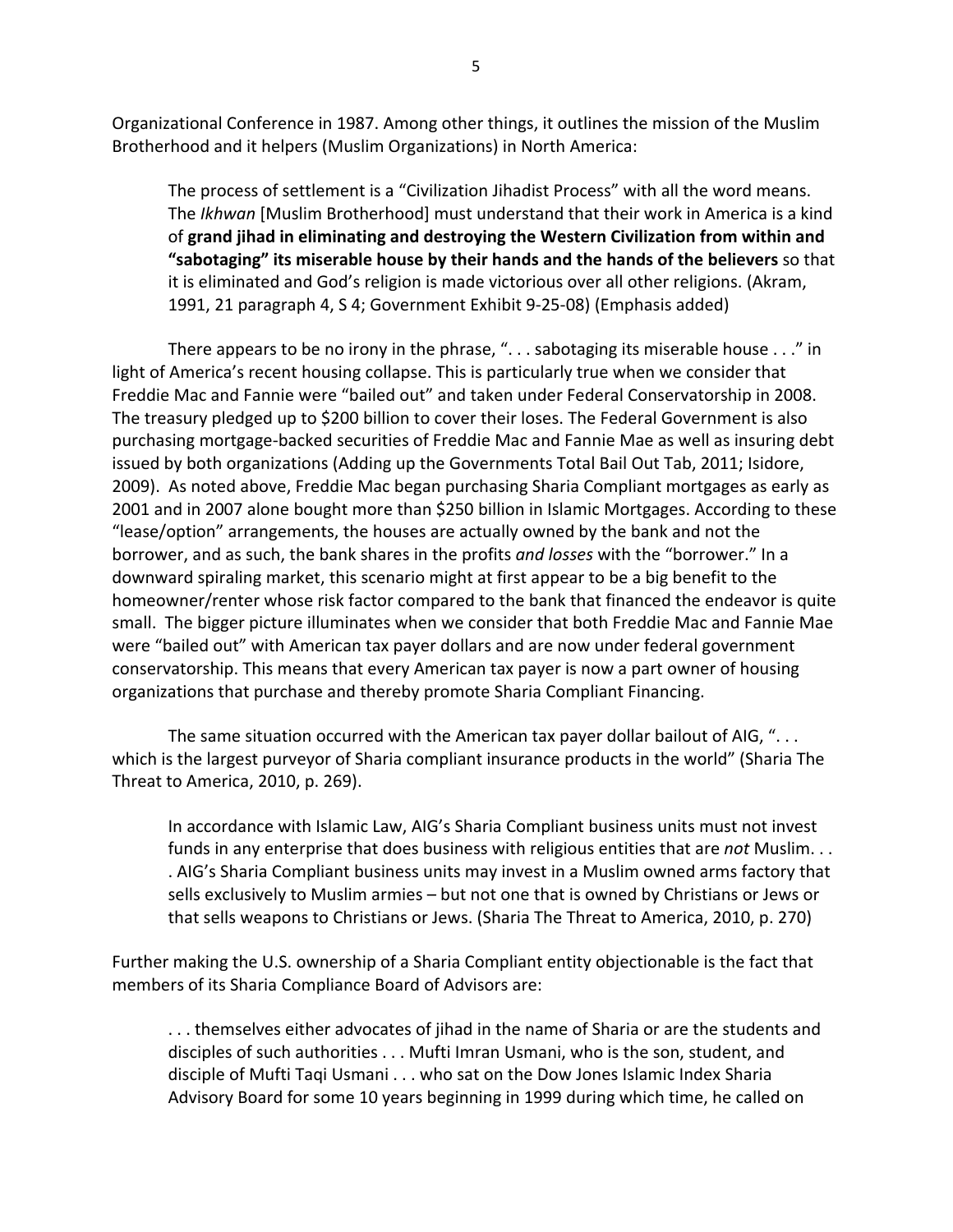Western Muslims to rise up in violent jihad. (Gaffney, 2010, as cited in Sharia The Threat to America p. 270 – 271)

Such information might give cause to a series of other questions such as, who are the Sharia Compliant advisors sitting on the boards of American companies? What about the S & P when it was rating subprime mortgages and mortgage packages as AAA, the safest and most risk free investment that exists? What about McGraw Hill that owned S & P at the time and has since diverged into two separate entities? Both McGraw Hill and S & P have Sharia Compliant Components (Mc‐Graw‐Hill News Release, 2007). How big of a role does Sharia Law play in affecting global interest rates? How much interest do you earn on your savings and investments? How much further can the return on the 10 Year Treasury note drop? What are the long-term effects of governmental intervention to keep interest rates at their current low? What happens to an interest-based capitalist society when not only the interest base is destroyed but the value of the asset to which the interest was tied is also significantly diminished?

### **Zakat**

The financial impact to America and its culture is further exacerbated by obligation for Muslims to pay zakat or 2.5% of profits and income to Muslim charities. It is one of the Five Pillars of Islam and is traced to the Quran verse 9:60.

According to Sharia, there are eight categories of recipients for Zakat: The poor; Those short of money; Zakat workers (those whose job it is to collect the zakat); Those whose hearts are too be reconciled; Those purchasing their freedom; Those in debt; **Those fighting for Allah (jihad)**; Travelers needing money (Umdat al‐Salik h8.7‐h8.18 as cited in Sharia the Threat to America, 2010, p. 53.)

It is not permissible to give Zakat to non-Muslim . . . (Umdat al-Salik, h8.24 as cited in Shaira the Threat to America, 2010, p. 54)

Since Sharia is a way of life, this obligation encompasses all Muslim entities from the individual to the organization. As a result, 2.5% of Sharia Compliant products can and do produce funds for terrorism. In a report prepared for the President of the Security Council of the United Nations in 2002, Jean‐Charles Brisard describes how such zakat funded al Qaida:

At the root of that situation is an unresolved dilemma that turned to a confusion between religion and finance in the Kingdom of Saudi Arabia. By mixing religious beliefs, tools and interpretations with financial purposes, without proper regulations and controls, Saudi Arabia opened an avenue for terrorism financing through the traditional Zakat, a legal almsgiving conceived as a way for purification by the Prophet that turned into a financial tool for terrorists.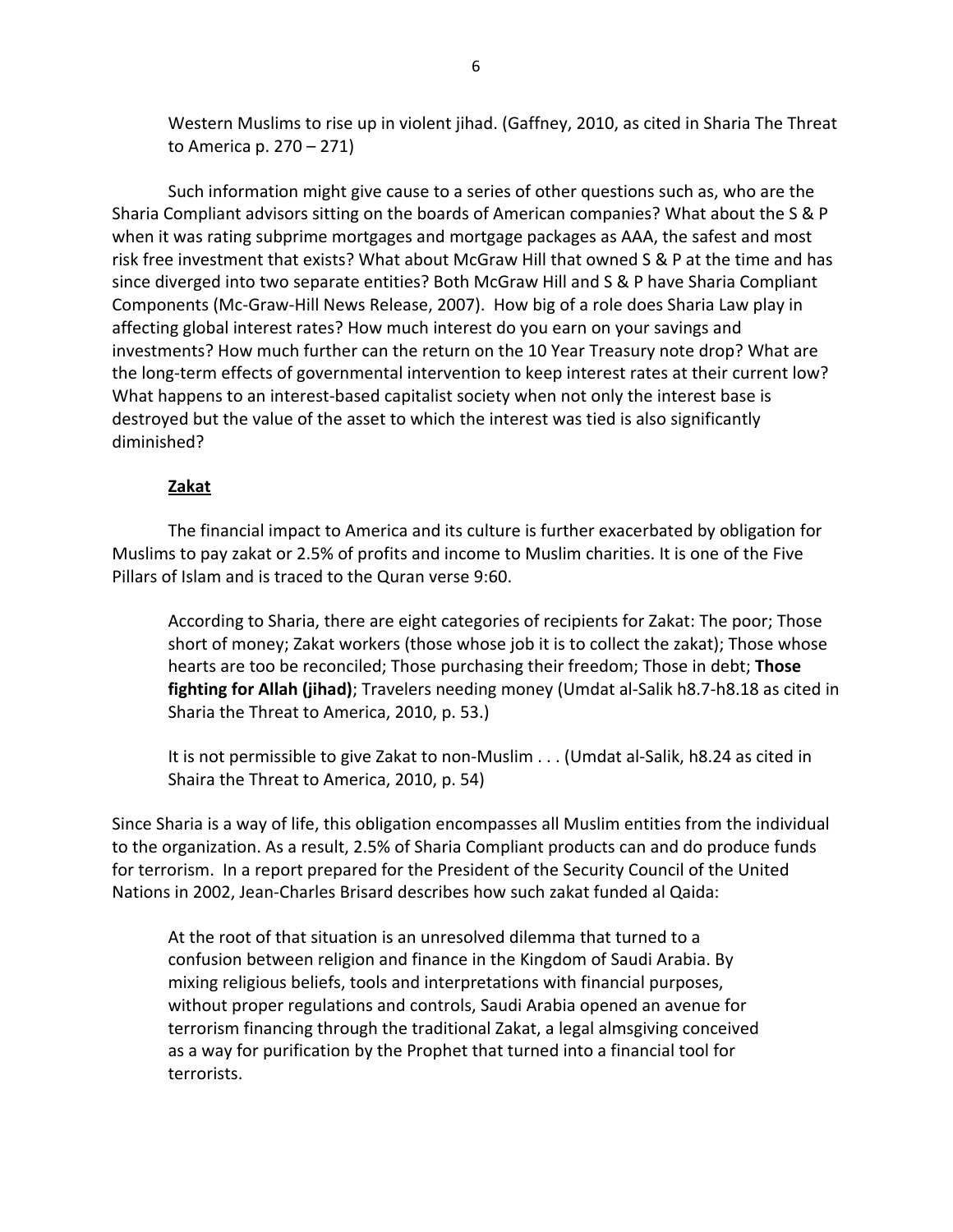Abusing this pillar of Islam and benefiting from the Saudi regulatory vacuum, al‐Qaida was able to receive between \$300 million and \$500 million over the last ten years from wealthy businessmen and bankers representing about 20% of the Saudi GNP, through a web of charities and companies acting as fronts, **with the notable use of Islamic banking institutions. Most of this financial backbone is still at large and able to support fundamentalist organizations.** (Brisard, 2002, p. 3.) (Emphasis added).

How much exactly does terrorism cost? In the same report, Brisard estimates the operational cost of certain terrorist attacks:

| <b>African Embassy Bombings</b> | 1998 > \$30,000        |
|---------------------------------|------------------------|
| <b>USS Cole Bombing</b>         | 2000 \$5000 - \$10,000 |
| Sept 11, 2001                   | 2001 >\$500,000        |
| Djerba Mosque Bombing           | 2002 \$20,000          |
| <b>Limburg Bombing</b>          | 2002 \$127,000         |
| <b>Bali Bombing</b>             | 2002 \$74,000 (p.6)    |

It is estimated that the Global Islamic Banking Industry has over \$1.5 trillion currently and is growing 10% to 15% per year (Choudhury, 2010). With this perspective it is clear to see that 2.5% of \$1.5 trillion can fund a lot of terrorism. Independently these pieces of information are disturbing enough but when the American tax payer bail‐out of huge organizations that promote Sharia Finance ‐‐ and therefore the accompanying requirement for Zakat ‐‐ such as Freddie Mac and AIG is compared alongside the list of Sharia Compliant Banks in the US, a clear picture emerges: Such Sharia Complaint Finance Networks allow and enable "legal" financial transactions with western Banks and financial institutions that in essence fund terrorism in the West.

### **Halal versus Haram**

Not only are Westerners unwittingly funding terrorism against themselves through Zakat, but Sharia Compliance restricts investments, transactions, and activities considered impure (*haram*) including anything to do with pork, gambling, pornography, tobacco, music, drugs, and Western Defense (Brighton, 2012; Center for Security Policy, 2010; Islamic Finance 101, 2008) (According to the Center for Security Policy, "transactions involving Muslim militaries are not considered impure (haram), just those of the United States and its allies, unless they benefit Muslims" (2010, p. 266). Each of these industries play a significant financial role in American culture and restrictions on any of these impact jobs, income, recreation, profits, and in the case of defense, national security. Further, while it could be argued that each of these categories has a negative bent, it is equally notable that rights and freedoms granted in the American culture allow individuals, groups, and organizations the prerogative to choose and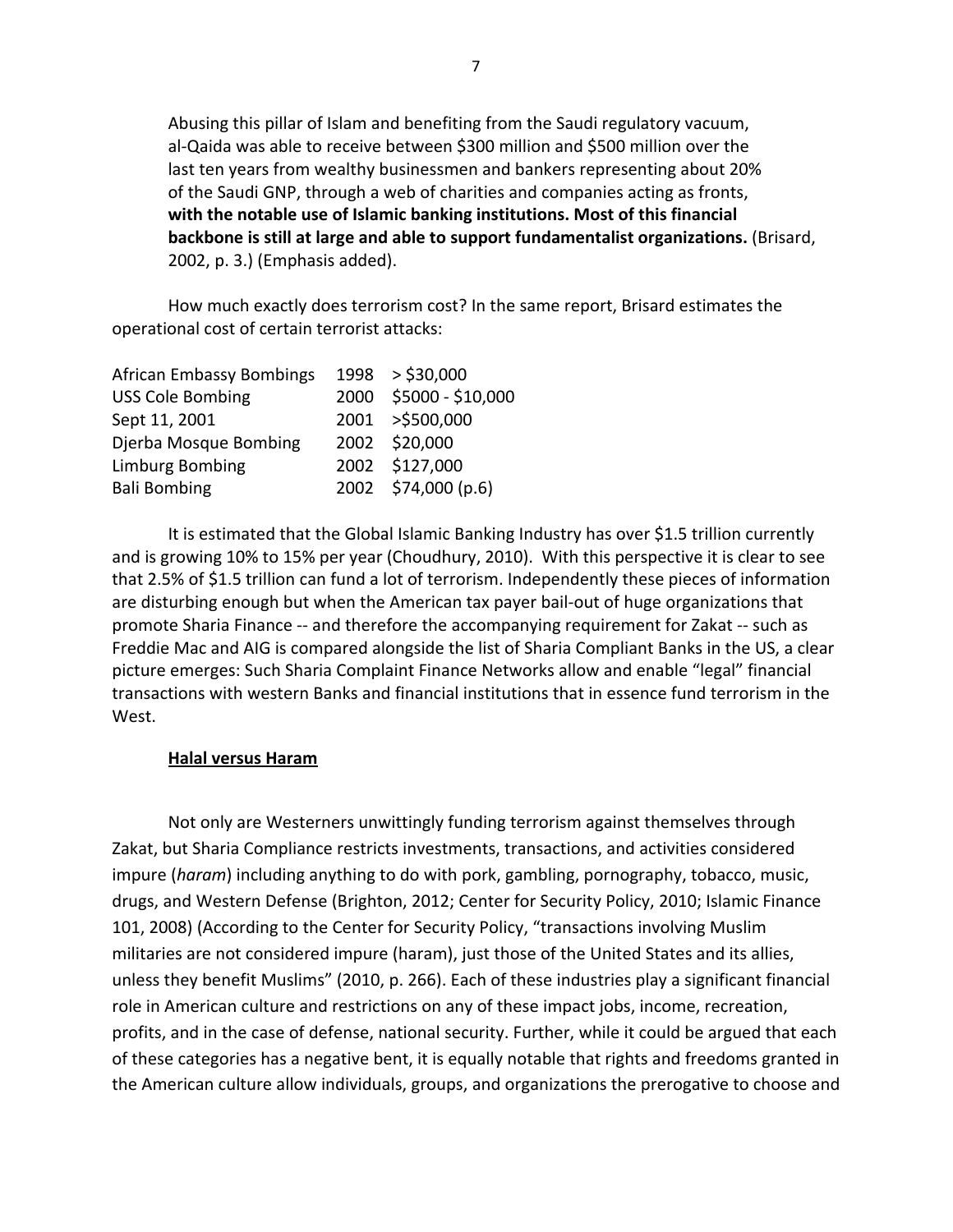to set their own self controls ‐‐ eat whatever foods they want, gamble their money away at casinos and race tracks, legally purchase pornography depicting consenting adults, smoke tobaccos and in many states marijuana, create, play and listen to any type of music they wish, bear arms and support a strong military – and permit companies and businesses to participate in the same. In Sharia Compliant Finance, whatever country it is in, the option to choose is eliminated. What is acceptable (halal) and unacceptable (haram) is determined by a board of Sharia Advisors schooled in Islamic law. By participating in Sharia Compliant institutions, people are in essence submitting themselves to Islam and its dictates.

As a final note on the financial impact of Sharia Compliant Finance, "what is important to grasp is that Islam recognizes no authority superior to Sharia Law. When trillions of pounds and dollars are locked into them, Sharia banks will **not** recognize the superior authority of the law of the land" (Choudhury, 2010, p. 1). (Emphasis added).What about your bank? What about your insurance company? What about your retirement fund?

### **Using the American Culture's Institutions, Laws, and Policies Against Itself**

#### **Civilization Jihad**

Referring again to the Document by Mohamed Akram entitled, "An Explanatory Memorandum On the General Strategic Goal for the Group [Muslim Brotherhood and affiliate organizations] in North America, " Akram in his opening appeal states, "What might have encouraged me to submit the memorandum in this time in particular is my feeling of a "glimpse of hope" and the beginning of good tidings which bring the good news that we have embarked on a **new stage of Islamic Activism** stages in this continent" (p.3) (Emphasis added) This memorandum, rather than aimless ramblings of one Muslim extremist or the inaccurate basis of some "conspiracy theory" causing Islamaphobia in the US, this document in a very clear, detailed, and organized way establishes a base of instructions for all Muslim organizations in North America, under the direction of the Muslim Brotherhood, to follow in order to wage financial and civilization jihad against America. *And* it establishes it in such a way that the Muslim "settlement," in America uses the American culture itself, its leadership, institutions, laws and policies to sabotage itself, there by doing the bidding of the Muslim Brotherhood for it and bringing about its own destruction.

According to the document, "Settlement" refers to the enabling of Islam and its movement in North America and calls for a fundamental shift in thinking and mentality from "caution and reservation to the mentality of risk and controlled liberation" (p. 6). The same passage noted earlier bears repeating here as in essence it is the instrumental mission statement directed to the Muslim Brotherhood and its affiliated organizations:

The process of settlement is a "Civilization Jihadist Process" with all the word means. The *Ikhwan* [Muslim Brotherhood] must understand that their work in America is a kind of grand jihad in eliminating and destroying the Western Civilization from within and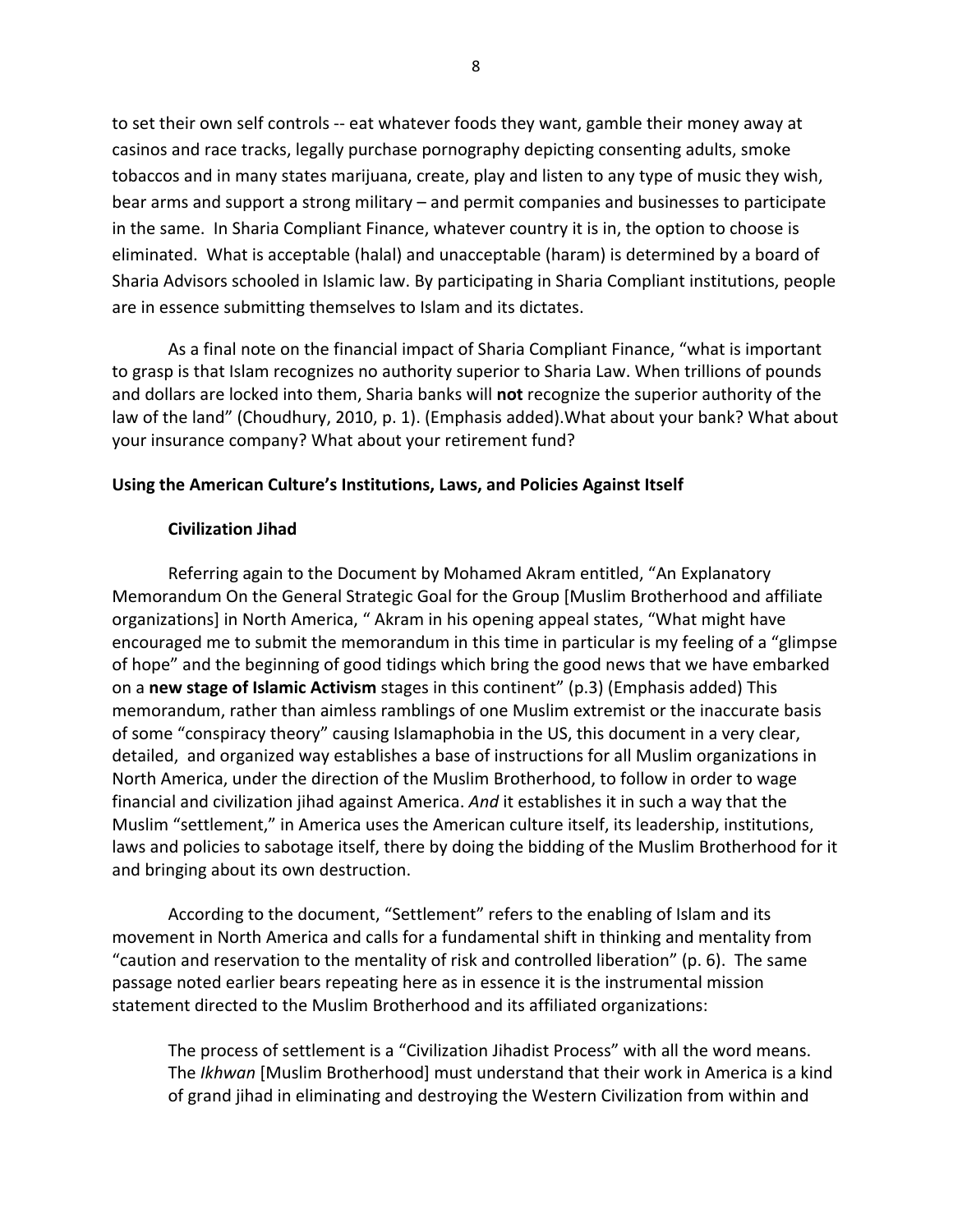"sabotaging" its miserable house by their hands and the hands of the believers so that it is eliminated and God's religion is made victorious over all other religions. (Akram, 1991, 21 paragraph 4, S 4; Government Exhibit 9‐25‐08)

In order to achieve this, the document describes incremental steps for successful sabotage and destruction from within Western Civilization. There are *four overarching directives*; knowing about the West in order to destroy it, building and using religious mosques to gather and plan, the establishment and use of organizations, and the growth and development of financial and human resources.

## **Knowing about the West in order to destroy it**

This category includes "the art of dealing with others" so that by so doing you can "take from people . . . the best they have, their best specializations, experiences, arts, energies and abilities . . . within and without the ranks of individuals and organizations" (p.8). This implores Muslims to learn everything they can about US society – including makeup, politics, communications, demographics, views on Islam and Muslims, etc ‐‐ thorough academic studies and educational centers. With this information they are to told utilize the "Scientific Method in planning, thinking, and preparation of studies needed for the process of settlement" (p. 10).

In the 1990's Muslim student attendance at US colleges reached critical mass and continues to climb. Grossmont College has seen a large increase in its own Muslim student population. Many Muslim students practice self‐segregation and rather than integrating stick closely with other Muslim students often through the avenue of the organization, Muslim Student Association (MSA). This segregation has its roots in the Quran:

Let not the believers take the disbelievers as friends instead of the believers, and whoever does that, will never be helped by Allah in any way, unless you indeed fear a danger from them. And Allah warns you against himself, and to Allah is the final return. 3.28

In essence, there is a prohibition on taking disbelievers as friends, but if a believer fears for safety, he can act like he is a friend to a non believer. This ties closely with the Qurans directions on lying. It "disapproves of Muslims lying to other Muslims", but permits lying to infidels when it would be advantageous, or "lying for the sake of Islam, taqiyya" (Center for Security Policy, 2010, pp. 96 – 98).

## **Building and Using Religious Mosques to Gather and Plan**

This category includes the creation of "The Islamic Center" in every city. The "Center's" role should be the same as the "mosque's" role in the time of God's Prophet (pp.  $10 - 11$ ).

The center ought to turn into a "beehive" which produces sweet honey. Thus, the Islamic center would turn into a place for study, family, battalions, course, seminar, visit,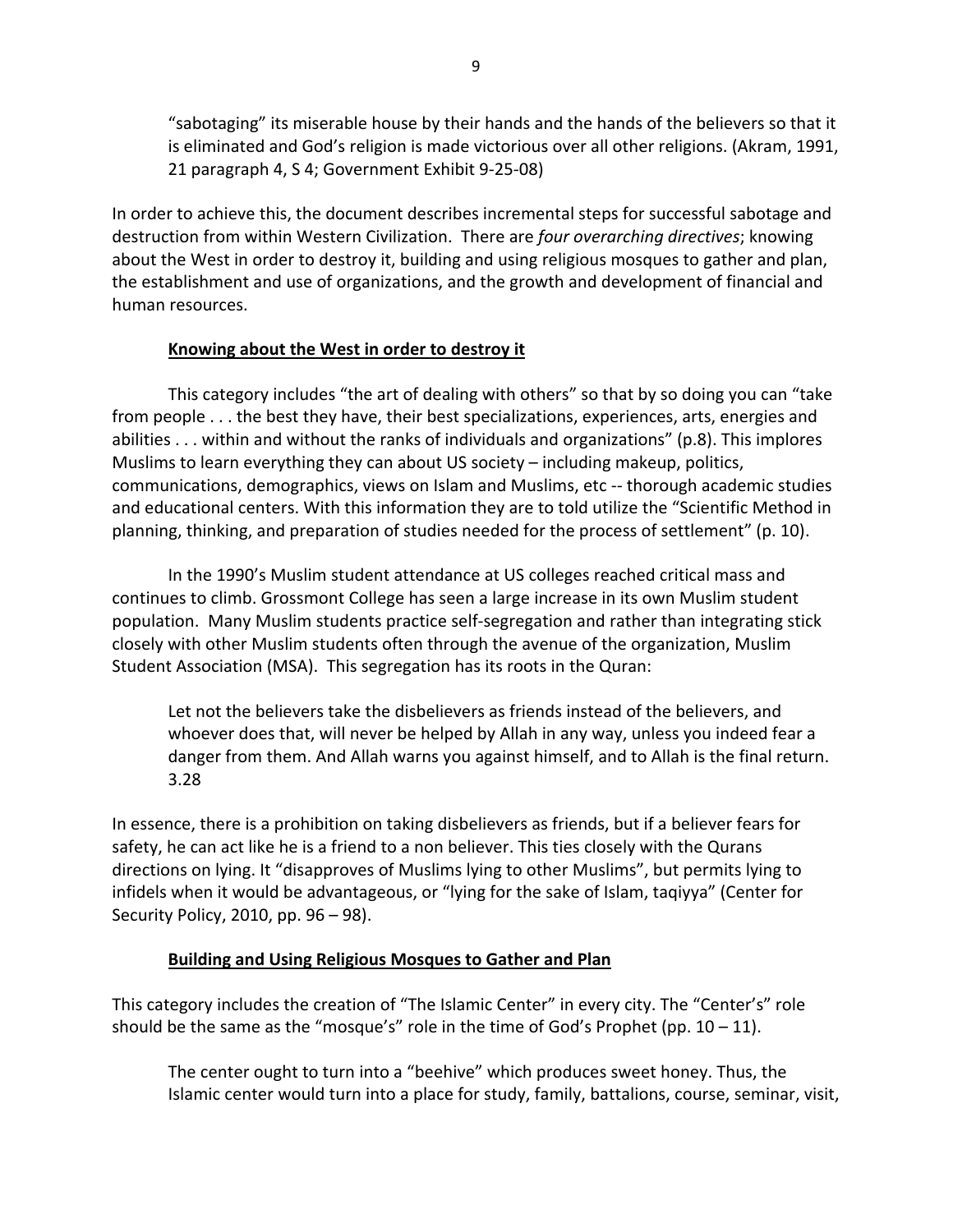sport, school, social clubs, women gathering, kindergarten for male and female youngsters, the office of the domestic political resolution, and the center for distributing our news papers, magazines, books and our audio and visual tapes. (p. 11)

The Islamic Center will also provide a place where the selection of workers for "role distribution" and "assigning" positions and responsibilities for the success of the settlement (p. 11)

In short, mosques, under the American protection of religious freedom, will be the gathering places, seats of organization, and safe haven for jihad – both civilization and violent. According to CAIR, in 2001, there were 1209 Mosques in America and 30% were established in the 1990's (Mosques in America: A National Portrait, 2001). The number is increasing rapidly and several figures can be found on Internet searches of Mosques in America, some numbers estimate as high as 8000 mosques in 2011. In a recent study entitled, "Sharia Adherence Mosque Survey: Correlations between Sharia Adherence and Violent Dogma in US Mosques, " 51% of the 100 mosques surveyed had text on site rating as severely advocating violence and 30% had texts rated as moderately advocating violence while only 19% had no violent texts at all (Kedar & Yerushalmi, 2011).

The inclusion of a directive to build mosques is not complete without the mention of the concept of "Sacred Space" in Islam. According to Sharia, the entire earth was given by Allah to Muslims. Recreating that sacred space on new or reclaimed territory for Islam is a continuous and ongoing process for Muslims (Sookhdeo, 2007). This also explains why Muslims who conquer enemy territory will typically erect mosques or Islamic centers literally on top of the destroyed sacred space of other religions. Some examples of this include:

Hagia Sophia Mosque in Istanbul (Formerly the Cathedral of St. Sophia in Constantinople)

Al‐Aqsa Mosque and Dome of the Rock Mosque (Both built on Jewish Temple Mount on top of Second Jewish Temple.)

Cordoba Mosque Complex (Formerly a Christian Cathedral) (Center for Security Policy, 2010, p. 93)

Of more recent note is the \$100 million, 13 story Islamic Center and mega –mosque two blocks from Ground Zero in New York City, the site of the World Trade Center, which was destroyed in the jihadist attacks on September 11, 2001. Both New York's Mayor, Michael Bloomberg and the Obama administration endorsed and approved the construction (Bloomberg on Mosque Vote, 2010).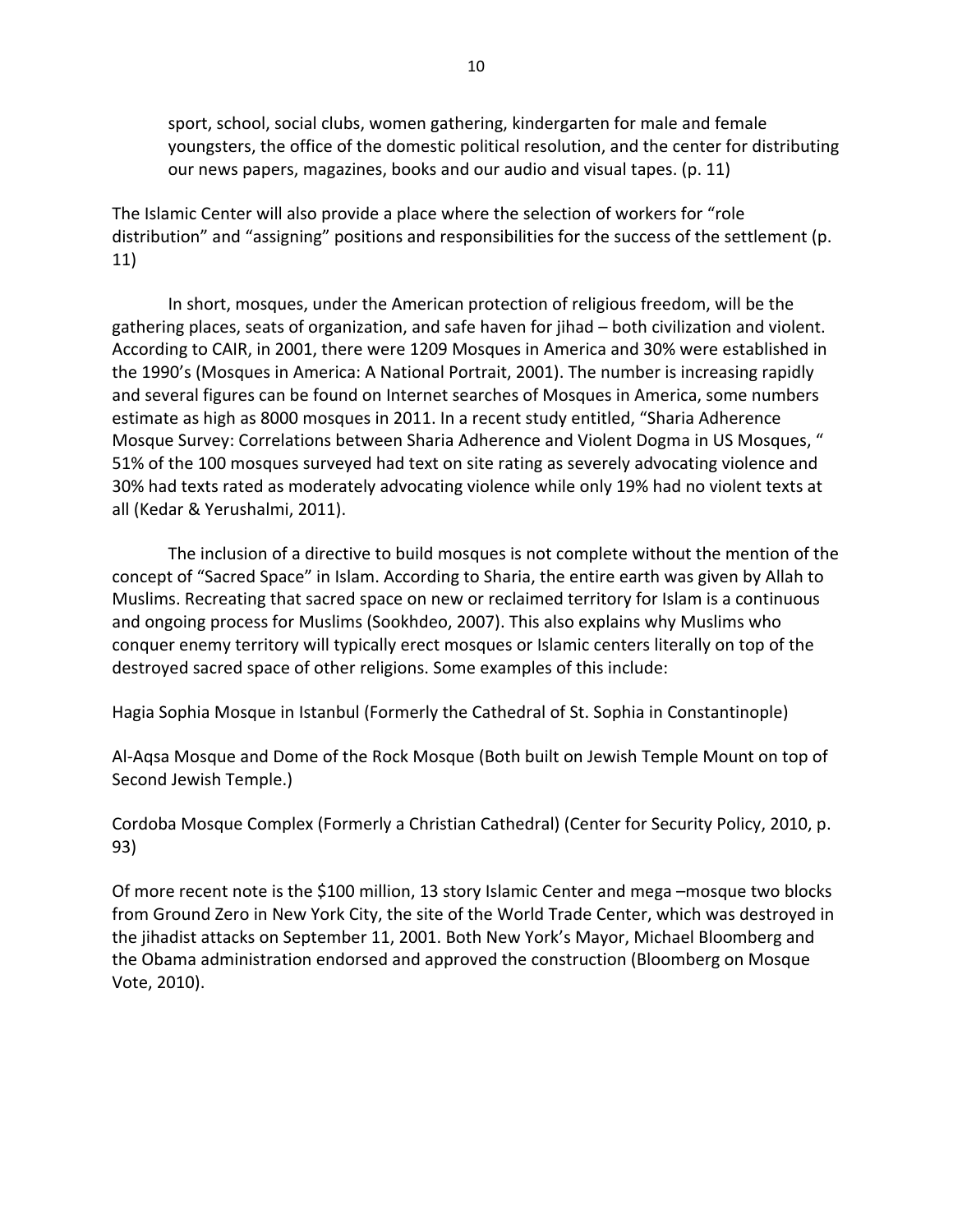## **The Establishment and Use of Muslim Organizations in the West**

"We must say that we are in a country which understands no language other than the language of the organizations, and one which does not respect or give weight to any group without effective, functional and strong organizations" (P. 12) The Mosque will then become "the comprehensive organization" . . . establishing organizations with all their kinds: economic, social, media, scouting, professional, and even military ones (pp.  $11 - 12$ ). The document goes on to add a "list of our organizations and the organizations of our friends""{Imagine if they all march according to one plan!!!]" (p. 18) These include:

A list of our organizations and the organizations of our friends [Imagine if t they all march according to one plan! ! !]

1- ISNA = ISLAMIC SOCIETY OF NORTH AMERICA

2- MSA = MUSLIM STUDENTS' ASSOCIATION

**3-** MCA = THE MUSLIM COMMUNITIES ASSOCIATION

4- AMSS = THE ASSOCIATION OF MUSLIM SOCIAL SCIENTISTS

5- AMSE = THE ASSOCIATION OF MUSLIM SCIENTISTS AND ENGINEERS

- *6-* IMA = ISLAMIC MEDICAL ASSOCIATION
- 7- ITC = ISLAMIC TEACHING CENTER
- 8- NAIT= NORTH AMERICAN ISLAMIC TRUST

9- FID= FOUNDATION FOR INTERNATIONAL DEVELOPMENT

10- IHC= ISLAMIC HOUSING COOPERATIVE

- 11- ICD= ISLAMIC CENTERS DIVISION
- 12- ATP= AMERICAN TRUST PUBLICATIONS
- 13- AVC= AUDIO-VISUAL CENTER
- 14- IBS= ISLAMIC BOOK SERVICE
- 15- MBA= MUSLIM BUSINESSMEN ASSOCIATION
- 16- MYNA= MUSLIM YOUTH OF NORTH AMERICA
- 17- IFC= ISNA FIQH COMMITTEE
- 18- IPAC= ISNA POLITICAL AWARENESS COMMITTEE
- 19- IED= ISLAMIC EDUCATION DEPARTMENT
- 20- MAYA = MUSLIM ARAB YOUTH ASSOCIATION
- 21- MISG = MALASIAN [sic] ISLAMIC STUDY GROUP
- 22- IAP = ISLAMIC ASSOCIATION FOR PALESTINE
- **23-** UASR = UNITED ASSOCIATION FOR STUDIES AND RESEARCH
- 24- OLF = OCCUPIED LAND FUND
- 25- MIA = MERCY INTERNATIONAL ASSOCIATION
- 26- ISNA = ISLAMIC CIRCLE OF NORTH AMERICA
- 27- BMI = BAITUL MAL INC
- 28- IIIT = INTERNATIONAL INSTITUTE FOR ISLAMIC THOUGHT
- 29- IIC = ISLAMIC INFORMATION CENTER

Page 18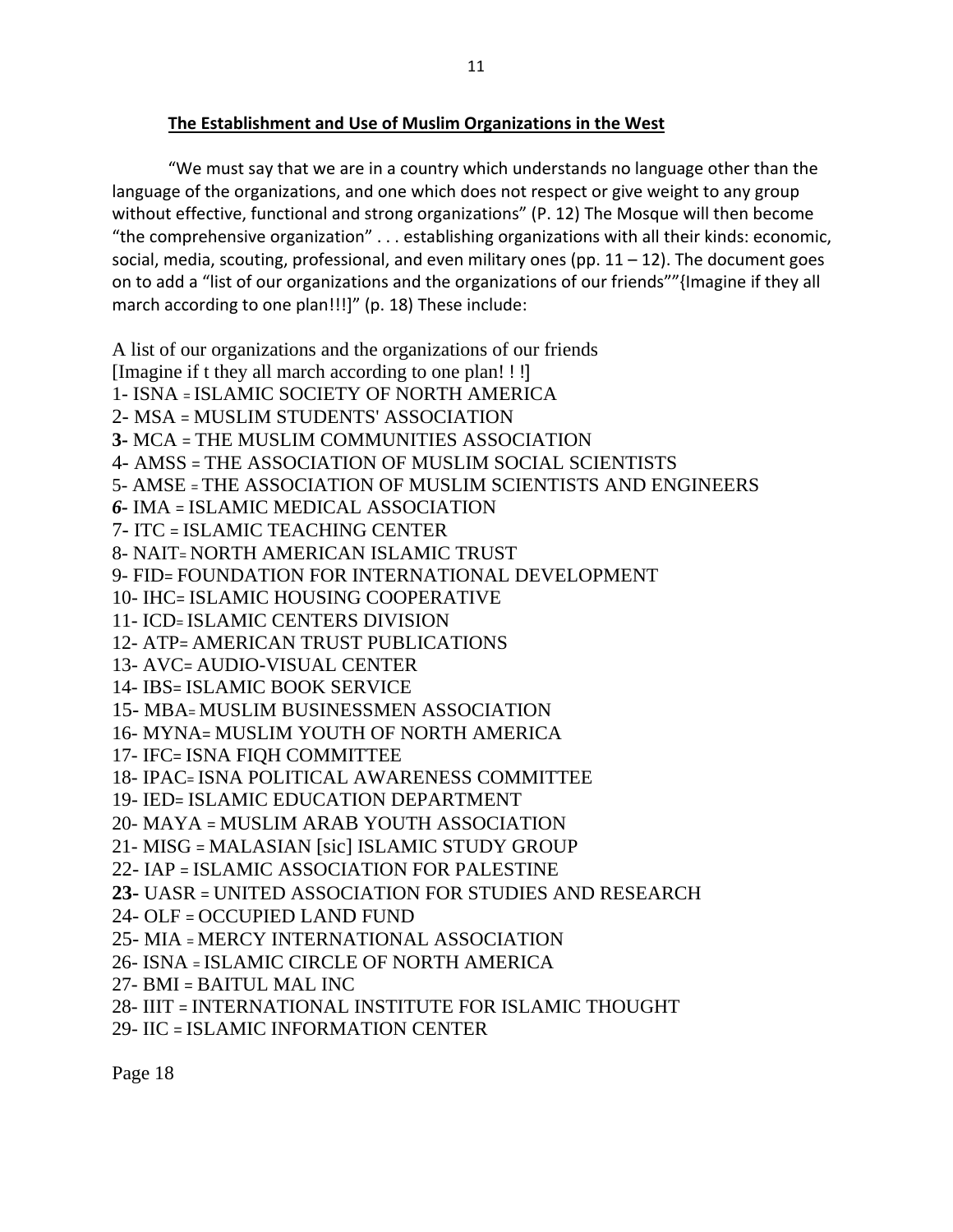While it is not practical here to examine each one of these organizations, their links to the Muslim Brotherhood, and jihad – both civilization and violent – we will consider an example from the organization mentioned earlier, The Muslim Student Association. In the MSA's Starters Guide, there is an open call Islamicize Campus politics:

It should be the long-term goal of every MSA to Islamicize the politics of their respective university . . . the politicization of the MSA means to make the MSA more of a force on internal campus politics. The MSA needs to be a more "In-your-face" association. (MSA Starter's Guide, 1996)

There are others examples, but one example of MSA's association with jihad can establish the point here:

Prior to September 11, 2001, the MSA formally assisted three Islamic charities in fundraising the Holy Land Foundation, Global Relief, and Benevolence Foundation. After that date, all three were accused by the Federal Bureau of Investigation (FBI) of having serious links to terrorism and were ordered closed. The MSA issued a formal statement of protest: "How three of the nation's largest Muslim charities could be made inoperable at the peak of the giving season of Ramadan seemed unbelievable." (Dowd- Gailey, 2004, p. 1)

### **The Growth and Development of Financial and Human Resources**

This growth is to be generated in a variety of categories including educational, political, media including Art Organization, economically – including the establishment of Sharia Compliant Finance and an Islamic Central Bank, Scientifically and professionally, cultural and intellectually, socially and socially charitable, youth organizations, women organizations – including training both "vocational and *housekeeping*," organizationally and administratively, security – including clubs for training self defense and security issues both technical and human, and legally – including an Islamic Foundation for the Defense of Muslims Rights.

One needs only to conduct a brief Internet search to see the enactment of this directive. Again, all of these efforts are geared toward, "grand jihad in eliminating and destroying the Western Civilization from within."

### **The Constitution of the United States**

We don't have to dig deep to realize that the tenants of Sharia Law are anti constitutional in a number of ways.

#### **The Preamble**

First, let's consider our Preamble to the Constitution:

We the people of the United States, in order to form a more perfect union, establish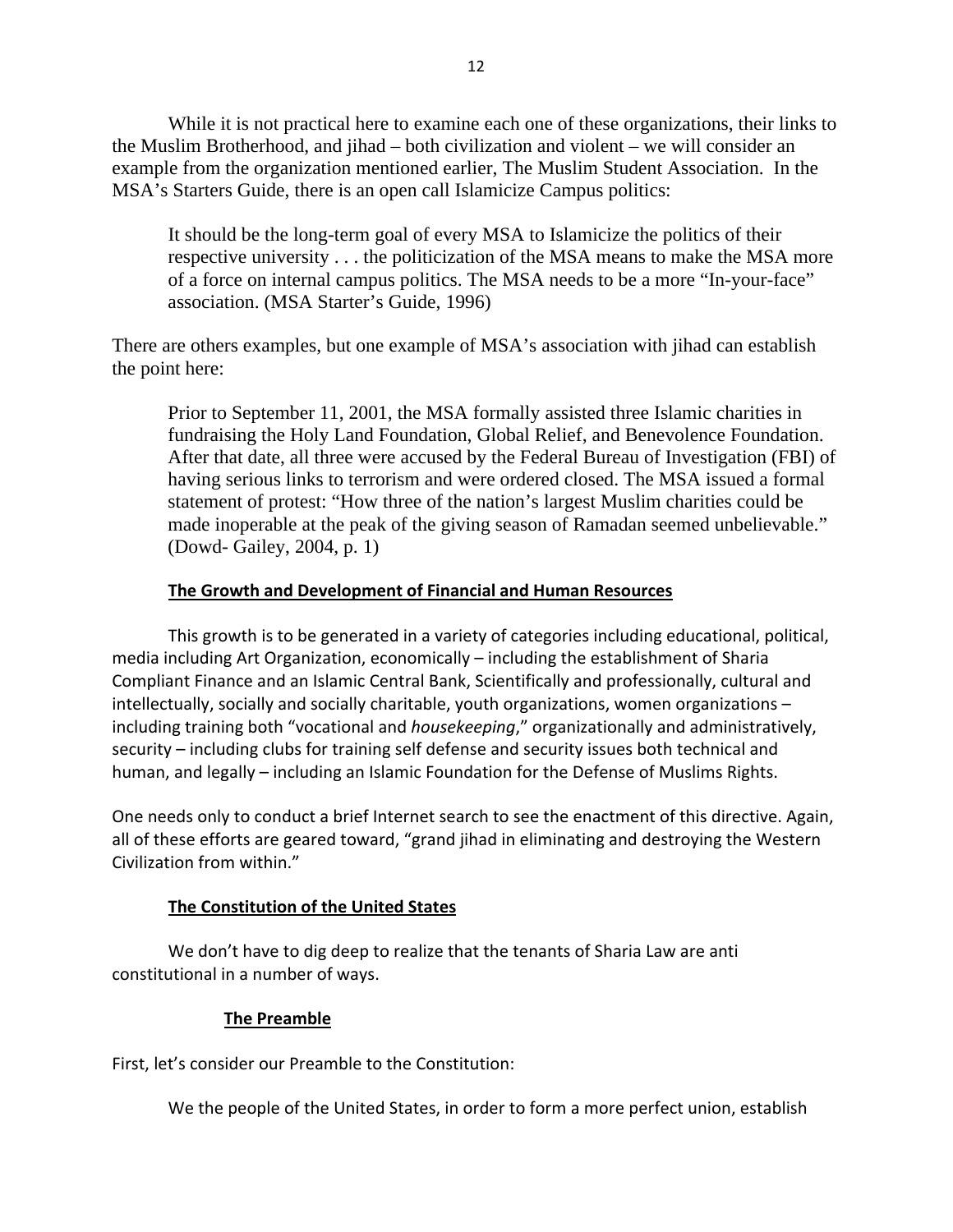justice, insure domestic tranquility, provide for the common defense, promote the

general welfare, and secure the blessings of liberty to ourselves and our posterity, do

ordain and establish this Constitution for the United States of America.

"We the people, "clearly establishes that **the people** are the founding entity and the authors of the constitution that determines rights and liberties for America. Under Sharia, the founding entity is Allah and he, through the Quran, is the author and director of the rules of life, rights and liberties. These are two diametrically opposing views that can never be reconciled. By adopting Sharia Finance and therefore Sharia Law, America is willfully abdicating its founding entity authority and submitting to Muslim law. As noted earlier, many Americans have no idea that their bank is Sharia Compliant.

### **Article VI**

Second, Article VI of our constitution states:

All Debts contracted and Engagements entered into, before the Adoption of this Constitution, shall be as valid against the United States under this Constitution, as under the Confederation.

**This Constitution**, and the Laws of the United States which shall be made in Pursuance thereof; and all Treaties made, or which shall be made, under the Authority of the United States, **shall be the supreme Law of the Land**; and the Judges in every State shall be bound thereby, any Thing in the Constitution or Laws of any State to the Contrary notwithstanding.

The Senators and Representatives before mentioned, and the Members of the several State Legislatures, and all executive and judicial Officers, both of the United States and of the several States, shall be bound by Oath or Affirmation, to support this Constitution; but no religious Test shall ever be required as a Qualification to any Office or public Trust under the United States.

This Article requires that "This constitution shall be . . . the supreme law of the land," but the adoption of Shaira Compliant Finance requires adherence to Sharia Law and does not recognize any law of the land above Sharia.

### **The First Amendment**

Third, the first amendment to the Constitution states:

Congress shall make no law respecting an establishment of religion, or prohibiting the free exercise thereof, or abridging the freedom of speech, or of the press; or the right of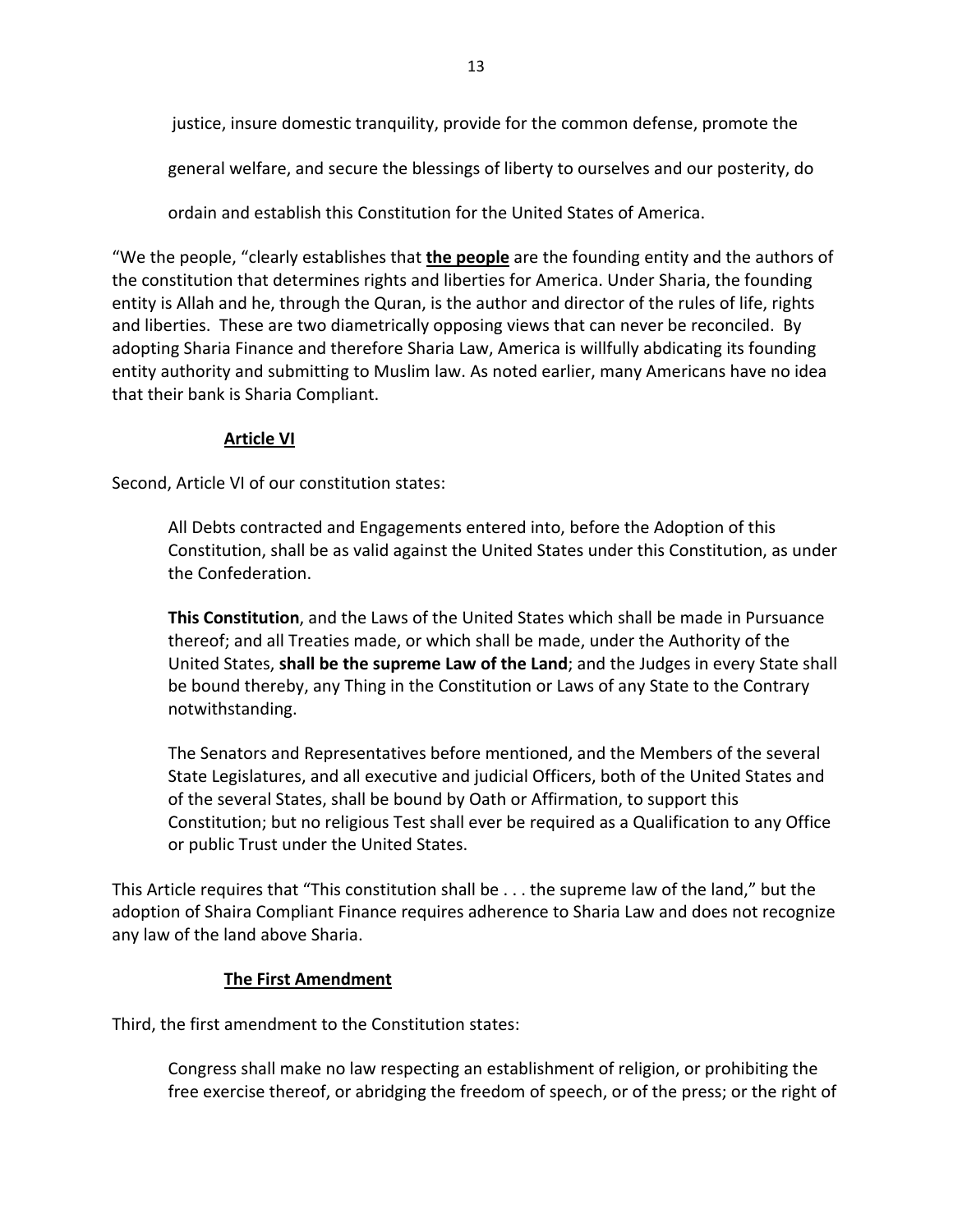the people peacefully to assemble, and to petition the government for a redress of grievances.

Rather than its original intent – freedom and tolerance for all religions, the avoidance of Censorship and an avenue to redress grievances if violated ‐‐ this amendment in particular is being used to subvert the American Constitution and laws under the guise of religious persecution. A Google search of the key words – "Muslims sue" renders the following for the first page of results:

Muslims Sue Hertz to impose Paid Prayer Breaks

Muslims Sue Popeyes for Sharia Compliant Chicken

2 Muslim Men Kicked off Flight Sue Airlines

Muslims Sue FBI for Alleged First Amendment Violation

Muslims Sue Air Tran for Discrimination

Somali Muslims Who Claim Religious Harassment Sue U.S. Meatpacking Company

Ohio Muslim Inmate Sues over Meal Preparation – Vegetarian and Non‐Pork Meal Options

Provided by the Department of Rehabilitation and Correction Aren't Good Enough

Muslims Sue Oklahoma Over Sharia Law Amendment

Of the thousands of law suits filed by Muslims claiming religious infringement, restraint, harassment or persecution, a recent one stands out as the epitome of the use of American legal systems to undermine not only the Constitution but American Culture itself:

**Muslims Sue Catholic School for Not Being Muslim** (Please click the link below to watch this video)

## [http://www.mrctv.org/videos/muslims](http://www.mrctv.org/videos/muslims-sue-catholic-school-not-being-muslim)‐sue‐catholic‐school‐not‐being‐muslim

In this lawsuit, Muslim students sue a Catholic University claiming that all the Catholic symbols restrain and inhibit their prayers. They want the Catholic University to accommodate Islam by providing rooms for Muslims to pray that are free from all Catholic symbolism – in a Catholic University! In the video, Ibrahim Ramy, A Muslim Rights Activist argues that such a request is a reasonable accommodation while Jay Sekulow of the American Center of Law and Justice responds on the lack of any constitutional requirement for such an unreasonable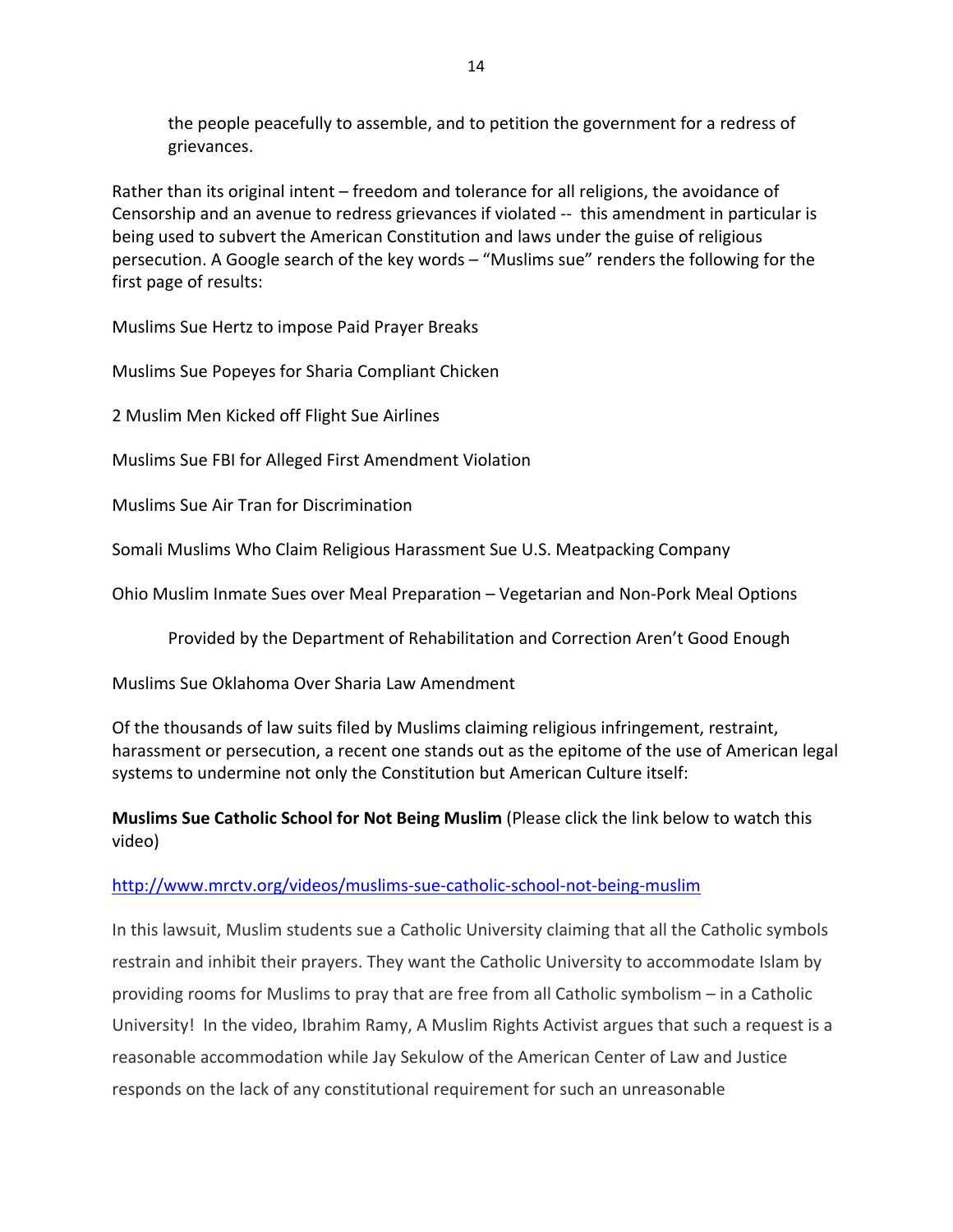accommodation arguing that if Muslim students are offended, restrained, and inhibited by Catholic Symbolism they should pick another university instead of a Catholic one.

More times than not, American courts are complying with such requests. And, people in power are endorsing such moves. The building of the Islamic center and mega-mosque two blocks from the destruction of the World Trade Center offers another example. In Mayor Bloomberg's speech he argued for the mosque:

The simple fact is this building is private property, and the owners have a right to use the building as a house of worship.

The government has no right whatsoever to deny that right – and if it were tried, the courts would almost certainly strike it down as a violation of the U.S. Constitution. Whatever you may think of the proposed mosque and community center, lost in the heat of the debate has been a basic question – should government attempt to deny private citizens the right to build a house of worship on private property based on their particular religion? That may happen in other countries, but we should never allow it to happen here. This nation was founded on the principle that the government must never choose between religions, or favor one over another. (Bloomberg on Mosque Vote, 2012.)

In several court cases, Judges have used Sharia and foreign law in their rulings. For example:

In 2003, a Texas court ruled that a couple seeking divorce were bound by a contractual agreement to use the Texas Islamic Court for arbitration and their decision would be binding on both parties (Minor, 2010, p. 2).

In another example:

In New Jersey a judge ruled against a divorced woman who requested a restraining order against her ex‐husband for sexual abuse. In the request the defendant stated her husband said, "This is according to our religion. You are my wife, I can do anything to you. The woman, she should submit and do anything I ask her to do." In denying the order, Judge Joseph Charles said, "The court believes that [defendant] was operating under his belief that it is, as the husband, his desire to have sex when and whether he wanted to; something that was consistent with his practices and it was something that was not prohibited." (Minor, 2010, p. 2)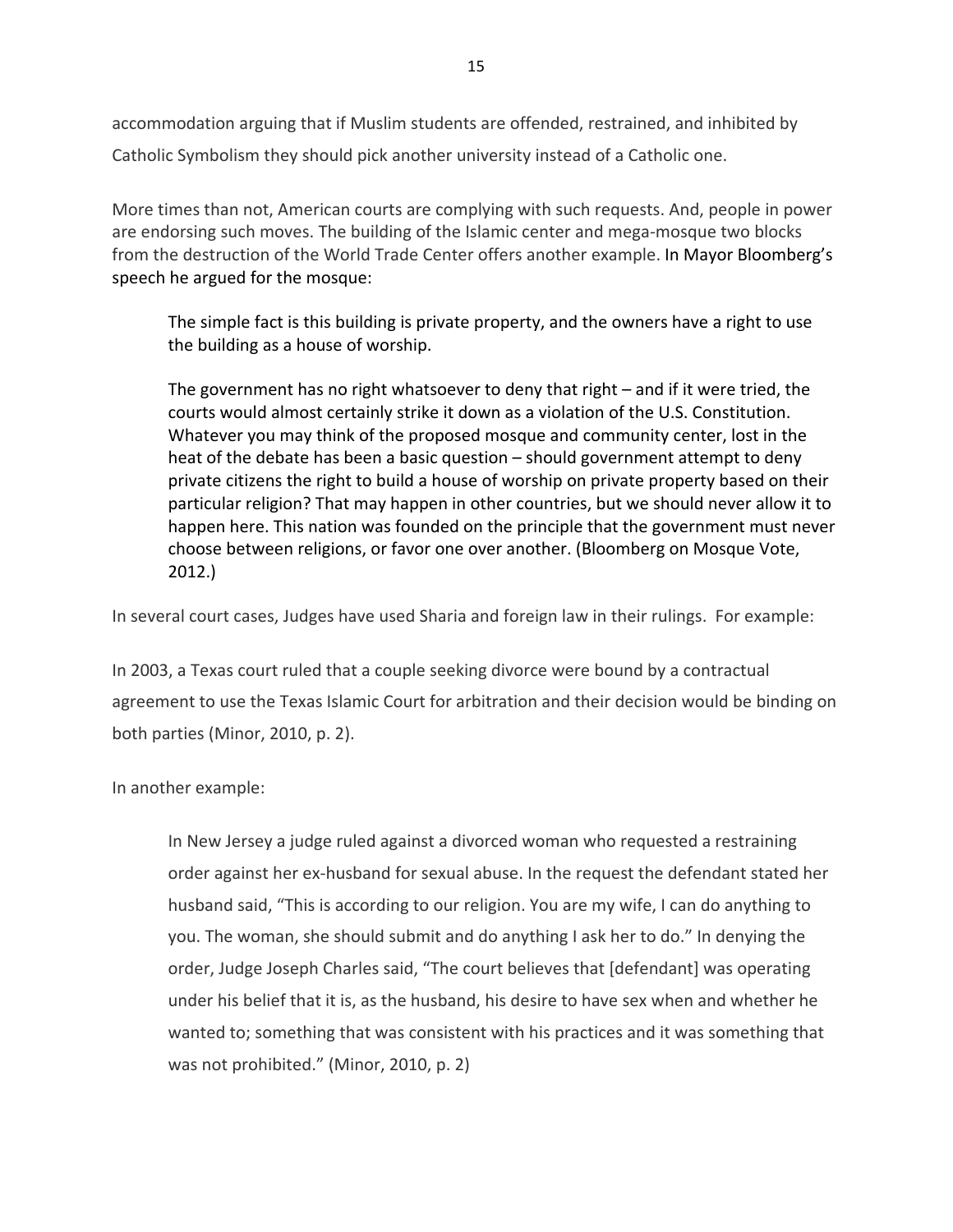This denial was overturned on appeal, but the woman's attorney, Jennifer Donnelly, as well as the public were astonished that Sharia Law was upheld over the law of the land and the order was denied in the first place.

Such cases prompted Oklahoma voters to pass a constitutional amendment stating that judges could not use foreign or Sharia Law in their decisions. This amendment passed with over 70% of voters supporting it. The amendment has been put on hold and Federal District Court Judge Vicki Miles‐LaGrange, "issued a temporary restraining order forbidding the state election board from certifying the results of the election regarding the amendment," after the head of a Muslim organization "filed a lawsuit claiming the amendment violates the rights of Muslims to practice their religion" (p. 1).

The American Civil Liberties Union (ACLU) has joined a legal challenge to the Oklahoma law. Interestingly, the ACLU stated on its web site that it is best known "for its work preventing the government from promoting and funding selected religious activities" (2012) but it is supportive of Sharia and the implementation of Sharia laws in America. They called the Oklahoma law a "disturbing trend, anti‐Muslim bigotry," warning that "laws that single out Sharia violate the First Amendment . . . attempts to prevent courts from considering international or foreign law suffer from constitutional flaws . . ." (Bans on Sharia and International Law, 2012, p. 1) (For a recent list of law suits filed by the ACLU in support of Muslim Religious infringements In the US, see Appendix C.)

As noted previously, our Constitution states that "This constitution shall be . . . the supreme law of the land," not Sharia law or any other law. The more serious question is why are judges who take an oath to support and defend the Constitution of the United States using Sharia law in their decisions instead of the law of the land?

The oath:

*I [name], do solemnly swear (or affirm) that I will support and defend the Constitution of the United States against all enemies foreign and domestic; that I will bear true faith and allegiance to the same; that I take this obligation freely, without any mental reservations or purpose of evasion; and that I will well and faithfully discharge the duties of the office on which I am about to enter. So help me God.*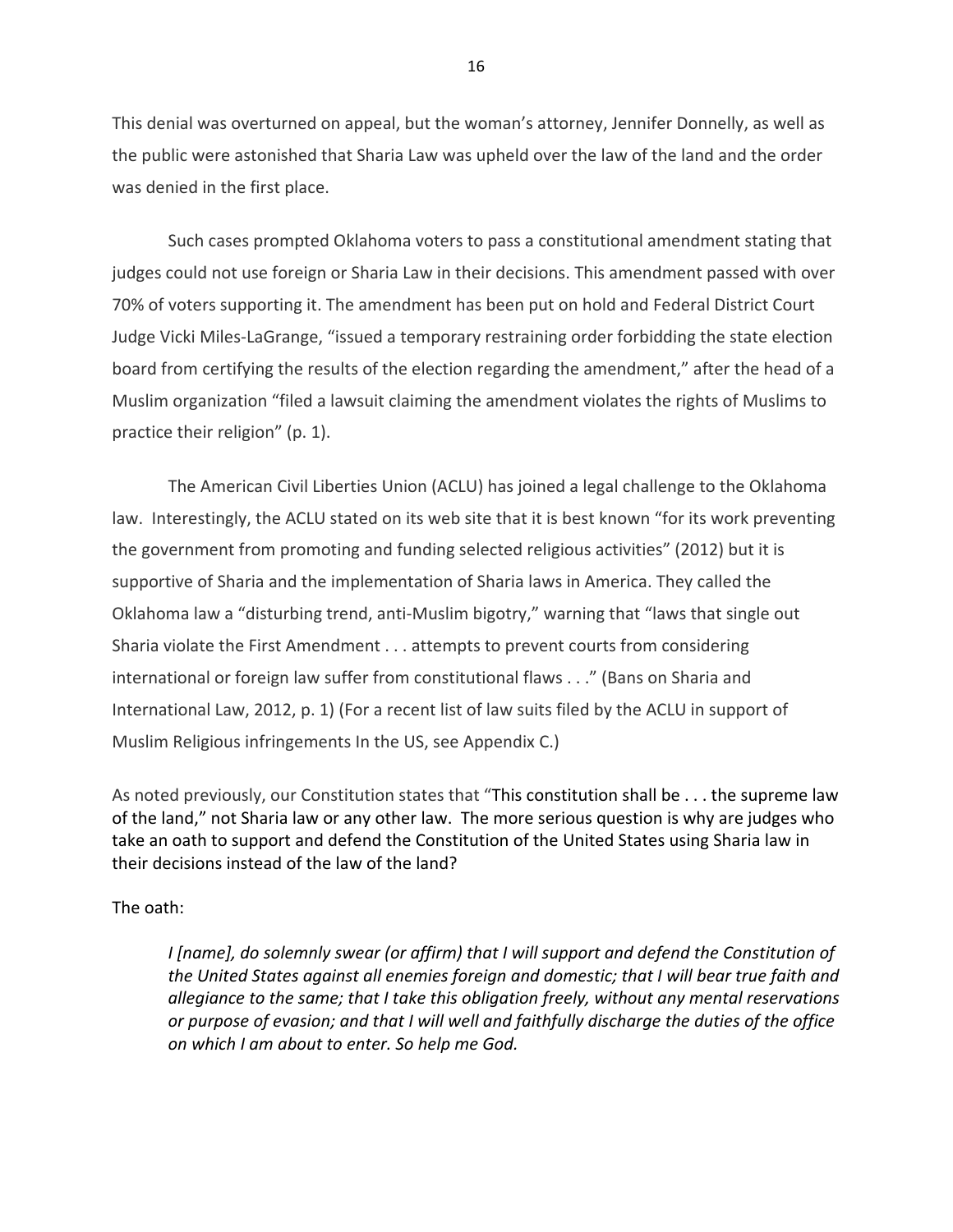This same claim to religious offenses, restraints, and inhibitions is being used to minimize, contradict, and even silence any factual, negative portrayal of the Muslim religion or Muslim people – even fundamental Islamic terrorists – as well as those who speak out against Islamic Sharia Law. There are many examples of this but two specifics will illustrate the point. On the anniversary of 9/11 in 2011, Wayne Bell, the publisher of Really Big Coloring Books, Inc. of St Louis, published a really big coloring book entitled "We Shall Never Forget 9/11." In the book, children can color the burning twin towers, NAVY SEALS, former President George Bush, and Osama Bin Laden hiding behind his young wife when the US Navy SEALS charged into his room and killed him, among other commemorative scenes. Dawud Walid, the Michigan Representative for the Council on American Islamic Relations (CAIR) condemned the coloring book saying, "Its disgusting." He insists that the coloring book depicts all Muslims as radical, Islamic extremists and that Bin Laden was not hiding behind his wife when he was shot. Bell responded by saying, "The truth is the truth. It's unfortunate that they were all Muslim and that is the part people want to erase . . . I don't know what else you can call them." (Smith, 2011, p. 2). You can watch the video and see pages of the coloring book at:

## [http://abcnews.go.com/US/911](http://abcnews.go.com/US/911-coloring-book-draws-criticism-portrayal-muslims/story?id=14414149)-coloring-book-draws-criticism-portrayal[muslims/story?id=14414149](http://abcnews.go.com/US/911-coloring-book-draws-criticism-portrayal-muslims/story?id=14414149)

While Bell offered no apology for his coloring book, many Americans, organizations, and institutions are offering "apologies" for "offending" Muslims by presenting "factual data." The New Your Police Department is a case in point. It offered a public apology to its Muslim Community (which they rejected as not good enough) for showing a video during officer counter terrorism training that depicts various aspects and threats of Sharia and its doctrines, including the recruitment of inmates to convert to the Muslim religion and Muslim Imams in the prisons calling for violent jihad. The Huffington Post called the movie a "radical anti‐Muslim movie" and says that the movie "asserts that most American Muslims are involved in promoting terror" (Ray Kelly Admits, 2012, p. 1) A NYPD Sergeant was fired for screening the movie and Mayor Bloomberg said that the NYPD used "poor judgment" in playing the movie (p. 1). The movie is called "The Third Jihad" and a clip of the movie can be found at:

### [http://video.google.com/videoplay?docid=](http://video.google.com/videoplay?docid=-864522917532871834)‐864522917532871834#

Please click the link above to watch the video.

The video clip actually says that most Muslims are non violent but that they want their version of Shaira Law implemented in the United States and that "moderate" Muslims do not speak out against terrorism so their silence supports it. The video also points out how Muslims are recruiting converts to Islam from American prisons systems and some Muslim religious leaders in the Prisons are advocating violent jihad. This is a known fact of the prison system. One such example of this confirmation can be found in an article on Policeone.com, dedicated to law enforcement officers, entitled, "Jails are the Jihadist Jack‐in‐the‐box" (Wyllie, 2010). It is important to note that part of the video is based on actual US government evidence used in the US Versus the Holy Land Foundation (a Muslim terrorist group in the US acting under the guise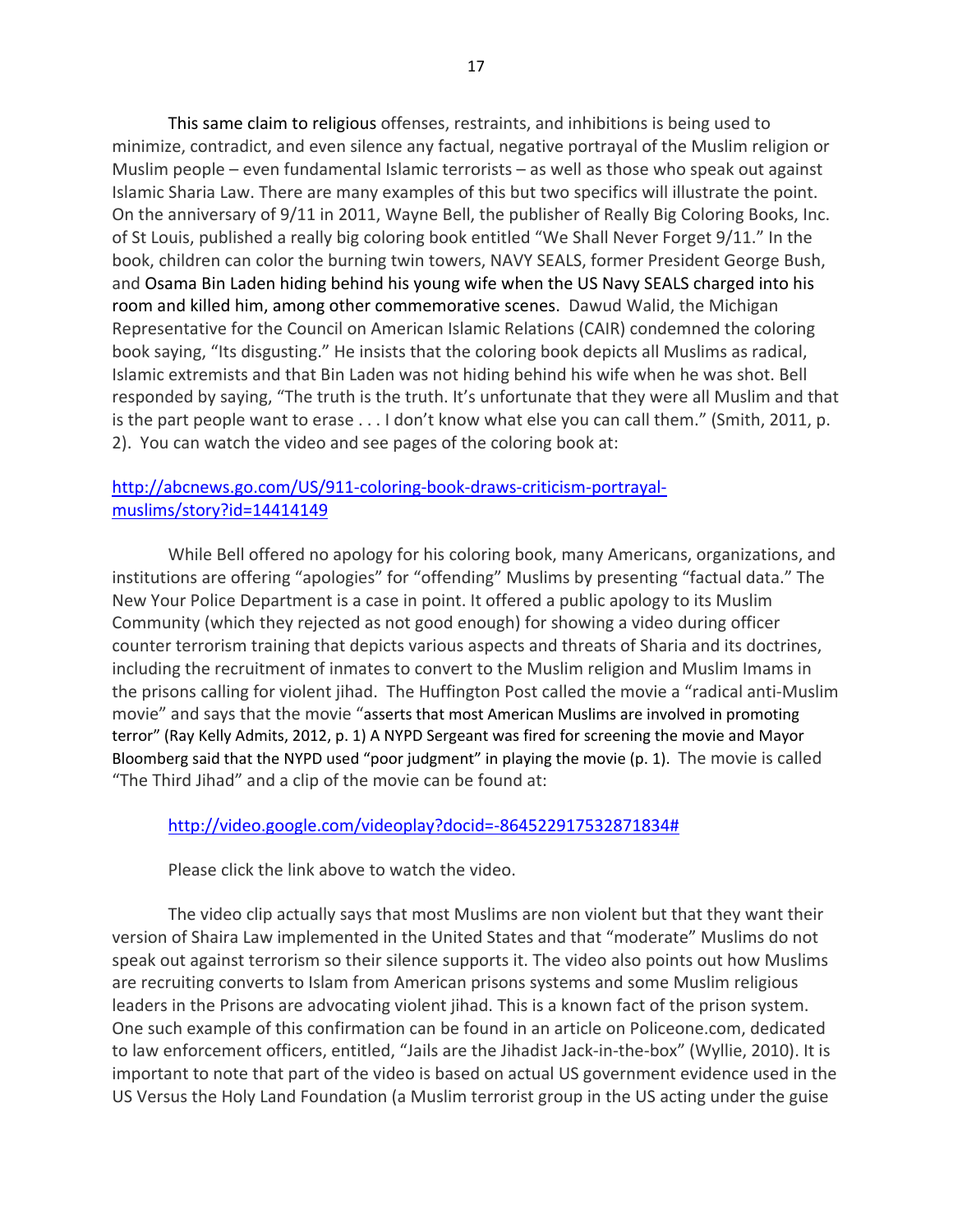of a Muslim Charity Organization). This piece of evidence is referenced in this paper and is entitled, "An Explanatory Memorandum on the General Strategic Goal for the Group in America. " It is available at:

## [http://www.txnd.uscourts.gov/judges/hlf2/09](http://www.txnd.uscourts.gov/judges/hlf2/09-25-08/Elbarasse%20Search%203)‐25‐08/Elbarasse%20Search%203

(Please click the link above to read the document. The first part of the document is written in Arabic but if you scroll down you can read the English translation)

Some questions that come to mind regarding this situation: Why was this video removed from counter terrorism training for the NYPD when 9/11 happened in New York? Even if the video did depict radical Islam wouldn't it be beneficial to know the extreme views of the religion since fundamental radicals carried out the terrorist attacks? The Police Department is supposed to "protect and defend," but they are not allowed to watch a video depicting a part of what they are supposed to "protect and defend" against? The answers can be found in Sharia Law's view of "tale bearing."

In accordance with the definition of "tale bearing" in *Reliance's* chapter r2.6, the disclosure of any sensitive information to non‐Muslims is forbidden, where sensitive means any information that puts Islam or a Muslim at a disadvantage. Hence, a Sharia compliant Muslim risks eternal damnation if he discloses to a non‐believer information that would cause the non-believer to question either Islam or a Muslim. . . . For non believers, the corollary to the Islamic rule against disclosing anything disadvantageous to Islam is Sharia's prohibition against blasphemy. This requires that infidels refrain from engaging in discussions about Islam that extend beyond what is permitted of them or would give offense to Muslims. (Sharia the Threat, 2010, pp. 104 – 105)

This Sharia prohibition against blasphemy is publically and legally enforced by Muslim organizations and individuals through the use of the American courts via alleged violations of the first amendment. The result? Public apologies for offending Islam and its laws, court judgments, fines, and sanctions and what basically amounts to self censorship. The "tale bearing," doctrine explains why "moderate" Muslims do not speak out against jihad, terrorism, and the adoption of Sharia in the US. Ironically, the same amendment and laws protect the rights of American Muslims to publically profess and promote hate toward America, its people, systems and institutions while living here.

Finally, this country is based on freedom of religion and is openly tolerant of various religions, while Allah, Islam, and Sharia will never tolerate another religion. In her recent article, "The Rise of Christophobia," Ayaan Hirsi Ali, points out that "from one end of the Muslim world to the other, Christians are being murdered for their faith . . . terrorist attacks on Christians in Africa, the Middle East, and Asia increased 309% from 2003 to 2010 (2012, pp. 28‐30). Ayaan Hirsi Ali is also the author of the book, "Infidel."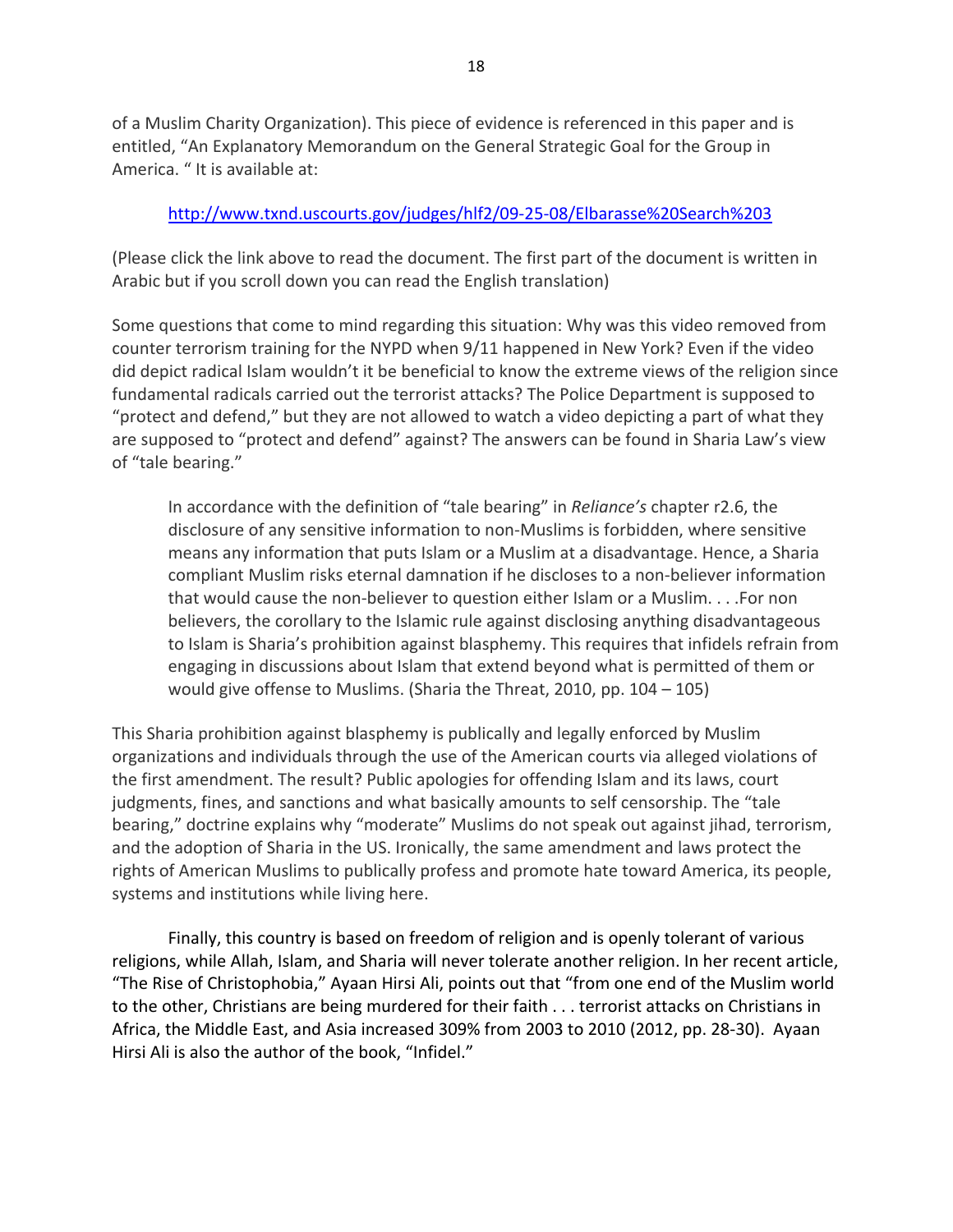In this profoundly affecting memoir from the internationally renowned author of *The Caged Virgin*, Ayaan Hirsi Ali tells her astonishing life story, from her traditional Muslim childhood in Somalia, Saudi Arabia, and Kenya, to her intellectual awakening and activism in the Netherlands, and her current life under armed guard in the West. One of today's most admired and controversial political figures, Ayaan Hirsi Ali burst into international headlines following an Islamist's murder of her colleague, Theo van Gogh, with whom she made the movie, *Submission*. (2007, cover insert).

Why might she be living life under armed guard in the West? Because, under Islamic Sharia Law, apostasy from Islam is punishable by death. According to the book "Reliance of the Traveller," "Leaving Islam is the ugliest form of unbelief and the worst. . . Whoever voluntarily leaves Islam is killed. . . . When a person who has reached puberty and is sane voluntarily apostatizes from Islam, he deserves to be killed" (08.0 and 08.1) This view on apostasy provides another explanation of why "moderate" Muslims, non affiliates, and ex-Muslims rarely speak out against anything Muslim including all forms of jihad.

### **American Culture and Human Rights**

Human rights have long been a cornerstone of American Culture but Islamic cultures endorse and execute some of the most horrific human rights violations in the world. Abdul Kasem, one of the few but increasing numbers of apostates from Islam, describes on his web site, Apostates of Islam, some of the human rights violations commanded and sanctioned in Islam as compared to the United Nations Universal Declaration of Human Rights. This nonexhaustive list is included here for comparison. To understand the full effect of these human rights violations, actual video clips depicting the horrific scenes are hyperlinked for some of the sections.

The Universal Declaration of Human Rights published by the United Nations, states among other things:

Article **1:** All human beings are born free and equal in dignity and rights. They are endowed with reason and conscience and should act towards one another in a spirit of brotherhood.

Article **2**: Everyone is entitled to all the rights and freedoms set forth in this Declaration, without distinction of any kind, such as race, colour, sex, language, religion, political or other opinion, national or social origin, property, birth or other status.

Article **5**: No one shall be subjected to torture or to cruel, inhuman or degrading treatment or punishment.

Article **18:** Everyone has the right to freedom of thought, conscience and religion; this right includes freedom to change his religion or belief, and freedom, either alone or in community with others and in public or private, to manifest his religion or belief in teaching, practice, worship and observance.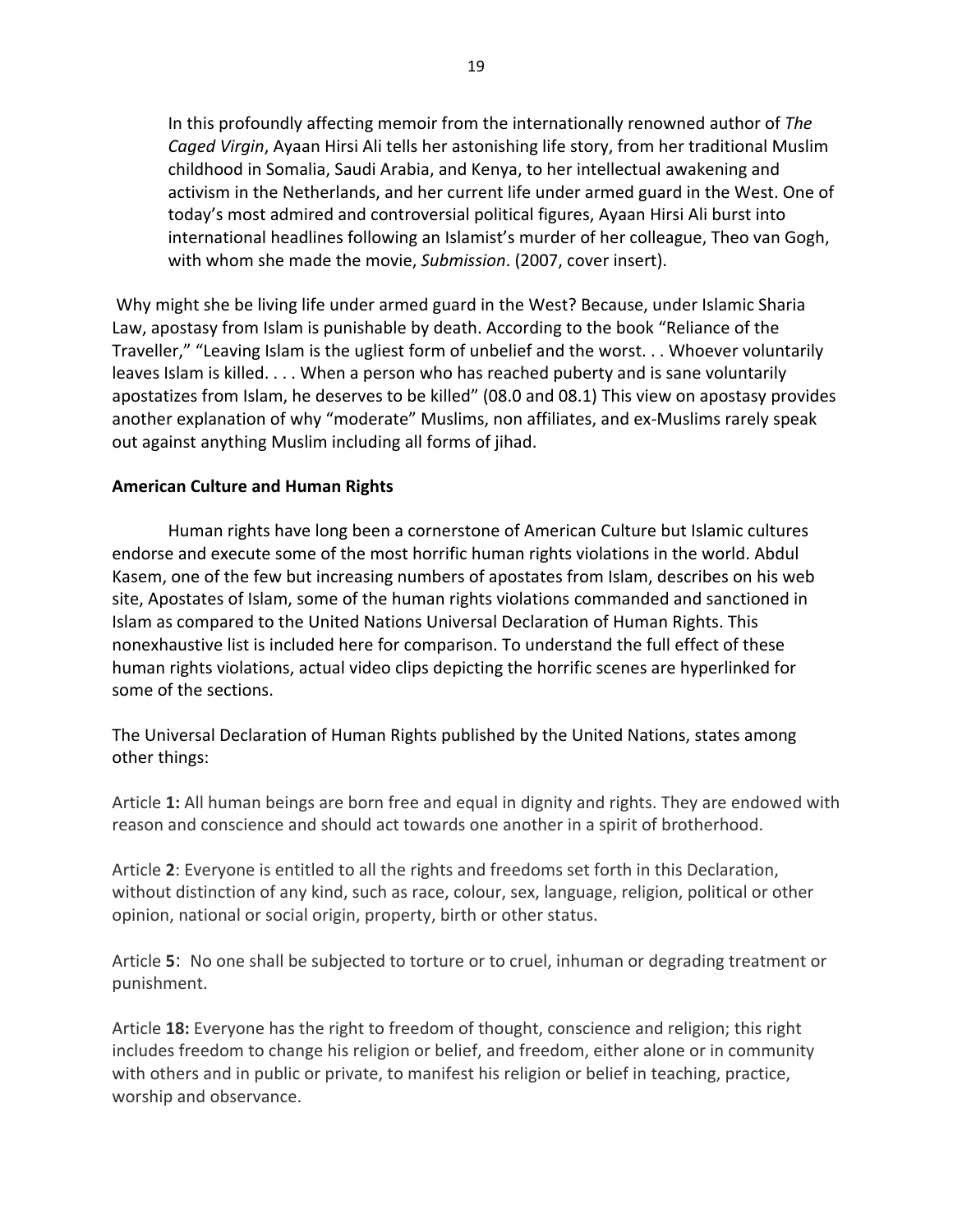In direct contradiction to the United Nations Universal Declaration of Human Rights and in contradiction to human rights freedoms in the US, **the Quran states**:

## **Men are created one step higher than women. (Quran 4.34)**

## **Good women should be obedient to their husbands. (Quran 3.4, 2.228)**

## **Men are permitted to beat women (Quran 4.34)**

Video of Afghan Women Beaten and Humiliated in Public

[http://www.dailymotion.com/video/x7uzt3\\_afghan](http://www.dailymotion.com/video/x7uzt3_afghan-women-beaten-and-humiliated_news)-women-beaten-and[humiliated\\_news](http://www.dailymotion.com/video/x7uzt3_afghan-women-beaten-and-humiliated_news)

Video of Muslim Imam Describing How Women are Lucky to be Beaten

<http://www.youtube.com/watch?v=EGHAFxwI2qU>

**Women inherit only half what a man inherits (Quran 4.11)**

**Witness of two women equals witness of one man. (Quran 2.282)**

**Male and female thieves should have their hands cut off (Quran 5.38)**

**Flogging is endorsed. (Quran 59, 60)**

Sharia Flogging of 17 year old woman

## [http://www.youtube.com/watch?v=](http://www.youtube.com/watch?v=-TfKab6kfvY)‐TfKab6kfvY

**Stoning to death was ordered by Mohammad** and is a very cruel brutal punishment and its only aim is to inflict maximum pain on the individual.

In stoning to death, the victim's hands are tied behind their backs and their bodies are put in a cloth sack. Then, this human "package" is buried in a hole, with only the victim's heads showing above the ground. If it's a woman, she is buried up to her shoulders. This is to give her a seemingly equal (but nonetheless impossible) chance to escape recognizing her lesser physical strength. After the hapless individual has been secured in the hole, people start chanting "Allah hu Akbar" (meaning, *God is great*), and throw palm sized stones at the head of the victim from a certain distance (a circle is drawn). The stones are thrown until the person dies or until he/she escapes out of the hole and crosses the circle. Escaping is impossible, given that the individual's hands are tied behind their backs and they are buried in a hole up to their necks or shoulders (in the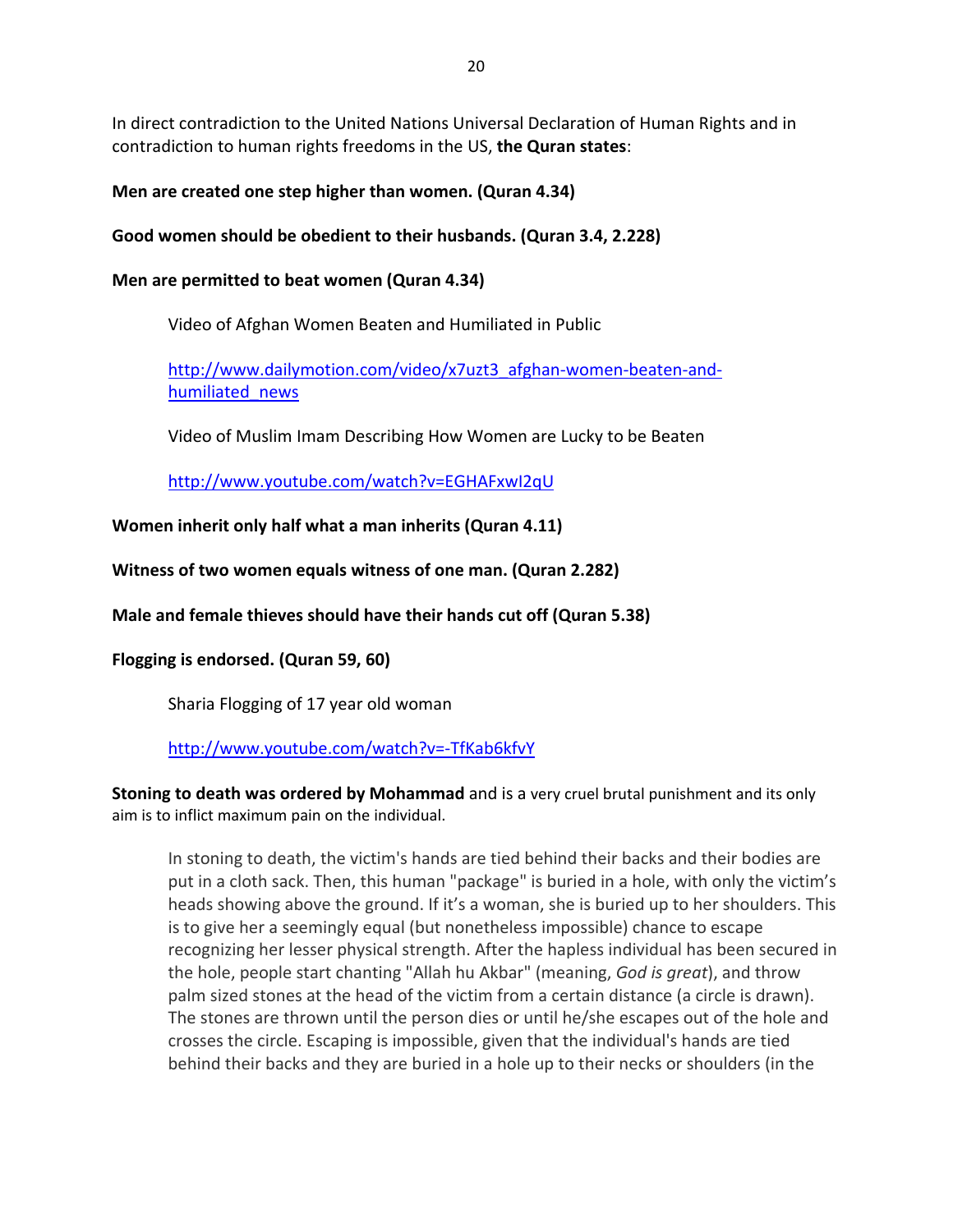case of males and females respectively). Naturally, the procedure is extremely barbaric and bloody. (Apostates of Islam)

Video of Stoning to Death in Islam

<http://www.apostatesofislam.com/media/stoning.htm>

The Stoning of Soraya. Protest against stoning in Iran (A movie based on a true story)

[http://www.dailymotion.com/video/xe8sf0\\_the](http://www.dailymotion.com/video/xe8sf0_the-stoning-of-soraya-protest-again_news)-stoning-of-soraya-protest-again\_news

### **Any religion except Islam will not be accepted. (Quran 3.85)**

Disbelievers will be set on fire and have boiling liquid poured on their heads. (Quran 22.19)

## **Homosexuality is punishable by death. (Fatwa No. 38622 principles of Fiqh, Jurisprudence and Islamic Rulings, Punishments and judicial sentences, adultery fornication and homosexuality.)**

Shaykh Muhammad s Al‐Munajjid in reference to the fatwa above, states that, "The crime of homosexuality is one of the greatest of crimes, the worst of sins and the most abhorrent of deeds . . . execute the one who does it and the one to whom it is done: . . . classed as saheeh by al‐albaani in Saheeh al‐Tirmidhi (Al‐Munahjid)

According to the Islamic Organization of the United Kingdom in an article titled, "What is Islam's View of Homosexuality?" homosexuality is a sin and sexuality is a choice.

According to the *International Lesbian and Gay Association* ILGA there are at least seven countries today which still retain capital punishment for homosexual behavior. All are predominately Muslim countries. They are: Afghanistan, Iran, Mauritania, Pakistan, Saudi Arabia, Sudan, and Yemen. The situation with regard to the United Arab Emirates (UAE) is unclear. (As cited in Religious Tolerance organization)

Video of Interview before Gay Execution in Qom, Iran

<http://www.youtube.com/watch?v=KSrngN05cfA>

Video: Iranian Teenager Executions.

<http://www.youtube.com/watch?v=gARvwzFWSr4>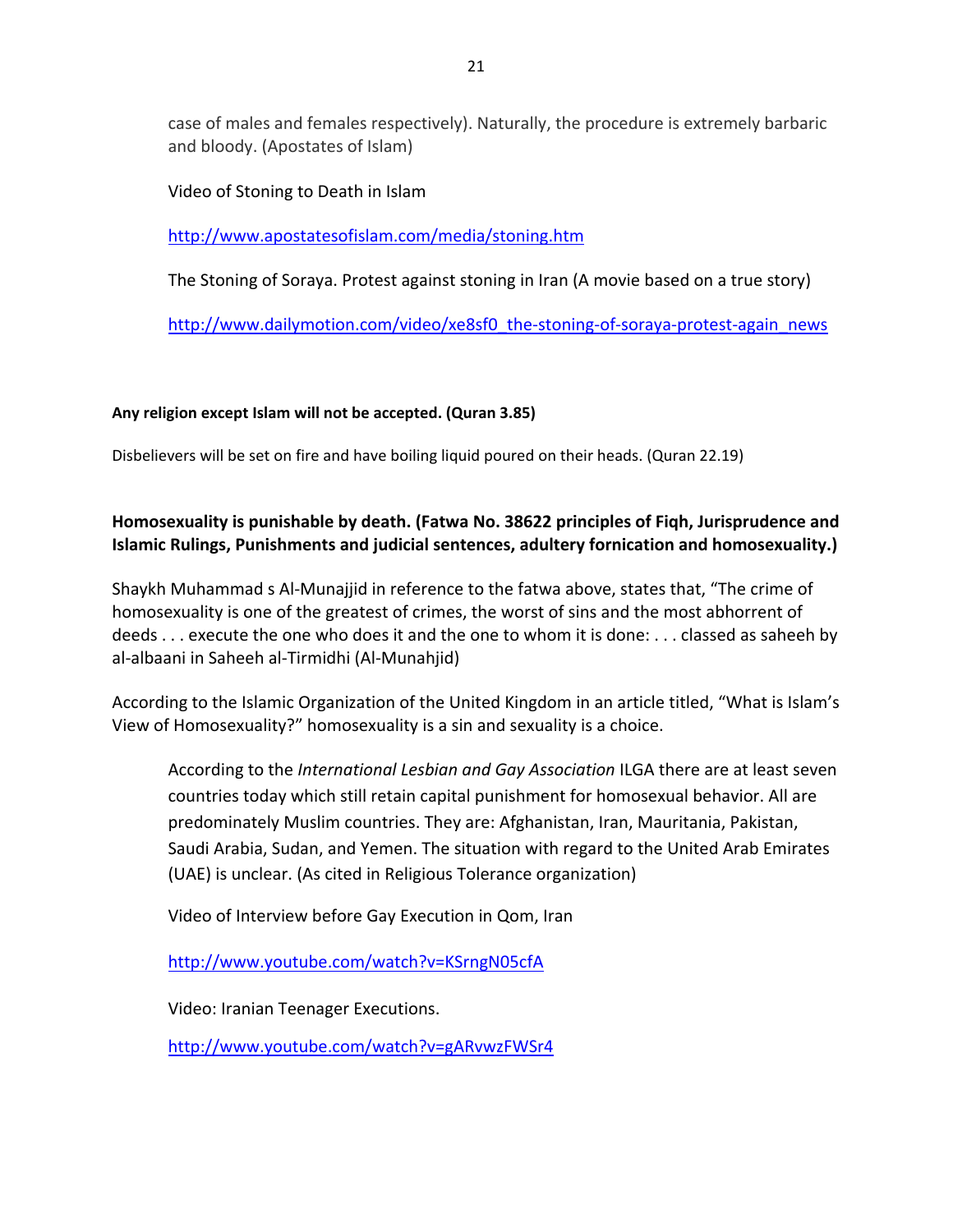While we might think that such brutality is can only be evidenced in nations ruled 100% by Sharia Law such as Iran, Saudi Arabia, and Sudan, the reality is that it is already on our door step. In Canada on January 30, 2012, "two Afghan immigrant parents and their son were found guilty of murdering four female family members in a so called honor killing," (MacDonald, 2012, p. A9). Defense claimed that the four were killed during a late night joy ride turned car accident, while police investigation determined that the women were drowned first and then placed into a car that was pushed into a lock near Toronto. The prosecution argued that:

It was honor rooted in Afghan tribal traditions that led Mr. Shafia to cleanse the shame he felt from the conduct of his rebellious daughters, Zainab, 19 years old, Sahar, 17, and Geeti, 13. The eldest two took unapproved boyfriends and all three disobeyed their father through their independent behavior and sometimes revealing dress. Rona Amir Mohammad, who was Mr. Shafia's first spouse in the polygamous family, was killed, the prosecution argued, because she was a troublesome first wife and lenient stepmother.

The four month trial opened a relatively rare window onto Honor Killings in North America. The crime where victims are murdered for bringing shame on their family is increasingly common in Western European countries like Britain and Sweden which has seen large‐scale immigration from countries where researchers say the custom happens most –such as Pakistan, India and Turkey. (MacDonald, 2012, p. A8)

Another Muslim Honor Killing

News Video available at: <http://www.youtube.com/watch?v=iNLumvrNBTQ>

Unfortunately, this is not the only case. A Google search of Honor Killings render far too many across the nation and around the world. Below are two samples:

Islamic honor killing in Texas: "Santa" who murdered family on Christmas morning was Muslim who didn't like his daughter dating a non‐Muslim (27 December 2011)

Video: Honor Killings: The Ultimate Betrayal Part II.

Available at: <http://www.youtube.com/watch?v=gAqdlb3FVno&feature=related>

Despite the preponderance of evidence, how and why do such atrocities continue? The answer – silence, tolerance, and blind acquiescence ‐‐ are summarized in this poem‐video depicting Sharia human rights violations around the world:

Sharia Law: She's Buried Chest High

<http://www.youtube.com/watch?v=vOIbgd5qcrg>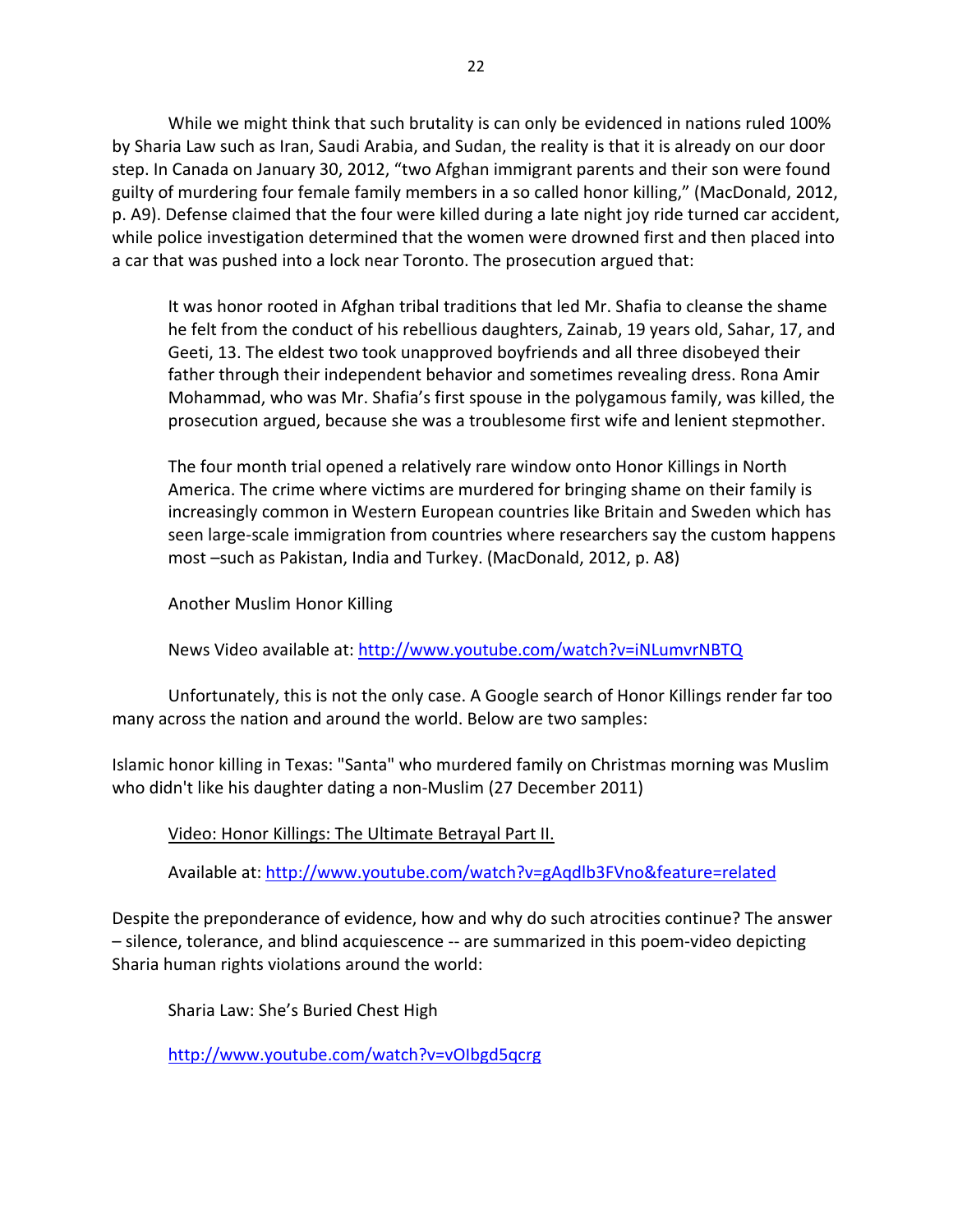#### **Conclusion**

The purpose of this research was to explore Sharia Finance, its current status, and the implications of adopting a religion based economic system. In so doing, it has covered a wide array of topics that show the inseparability of adopting Sharia Finance without also concomitantly adopting Shaira Law thus undermining the American culture, its freedoms, and its Constitution. This gradual infiltration is occurring in all of America's institutions that transmit cultural knowledge including academic institutions. In his book, "Militant Islam Reaches America," Daniel Pipes includes a chapter called, "Jihad and the Professors" (2003). In this chapter Pipes describes academic institutions and professors roles in facilitating the cultural and civilization jihad described earlier in this paper. One way is by redefining the term jihad on campuses and in the classroom and assisting in the camouflage of a very threatening issue. He writes:

Before political correctness took over, Western scholars routinely explained jihad as warfare to extend Muslim domains. . . . [but not now] David Little, a Harvard Professor of religion and international affairs, stated shortly after September 11, 2001, that jihad "is not a license to kill," while David Mitten, a professor of classical art and archaeology as well as faculty adviser to the Harvard Islamic Society, true jihad is the, "constant struggle of Muslims to conquer their inner base instincts, to follow the path to God, and to do good in society". . . anyone seeking guidance on the all important Islamic concept of jihad would get almost identical instructions from members of the professorate across the United States. . . . Among today's academic specialists who have undertaken to sanitize this key Islamic concept, many are no doubt acting out of the impulses of political correctness and the multiculturalist urge to protect a non‐Western civilization from criticism by making it appear just like our own. As for Islamist among those academics, at least some have a different purpose: like CAIR and other, similar organizations, they are endeavoring to **camouflage a threatening concept** by rendering it in terms acceptable within university discourse. Non‐Muslim colleagues who play along with this deception may be seen as having effectively assumed the role of *dhimmi*, the Islamic term for a Christian or Jew living under Muslim rule who is tolerated so long as he bends the knee and accepts Islam's superiority. . . . It is for this reason that the nearly universal falsification of jihad on the part of American academic scholars is an issue of far-reaching consequence. It should be a matter of urgent concern not only to anyone connected with or directly affected by university life – other faculty members, administrators, alumni, state and federal representatives, parents of students, students themselves – but to us all. (pp. 258‐268) (Emphasis added)

A second role academic institutions and professors play is "silence," not speaking out on the threat of Sharia in this country. Professors are in positions to proscribe behavior but the silence endorses Sharia.

Our academic institutions professorate is filled with non believers (infidels), women, Jews (the Quran has specific instructions for dealing with and killing Jews), and homosexuals –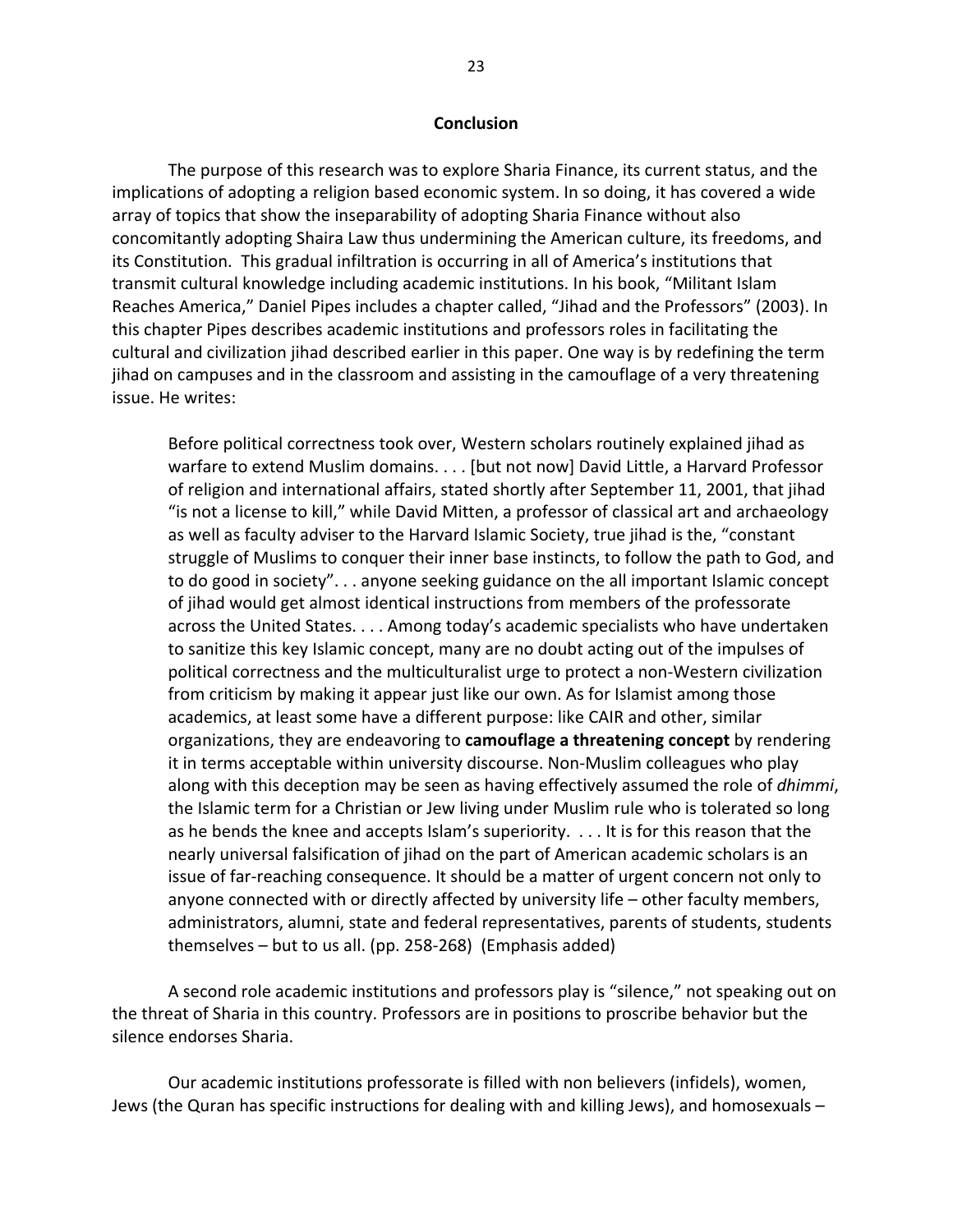all of whom are condemned and punished according to the Quran as noted in the section on human rights. How soon we forget that several of the 9/11 terrorist attackers attended Grossmont College and had expired student visas? How soon we forget the struggle for human rights that we now take for granted as a given? Some may insist that this paper is a prime example of islamophobia, while others would deem that the contents are offensive to Muslims and that I should apologize for even *thinking* it much less writing it. Still others would argue that I should be fired, much like the NYPD sergeant who screened the video, "The Third Jihad," to play in counter‐terrorism instruction. The facts and evidence speak for themselves. Our liberal institution that has been a bastion of free speech and human rights is in jeopardy of losing the very freedoms it espouses by its own hands. Our country is in the same position. Are we going to bend the knee in willful submission of *dhimmi,* accepting Islam's superiority? In my case, I certainly think not.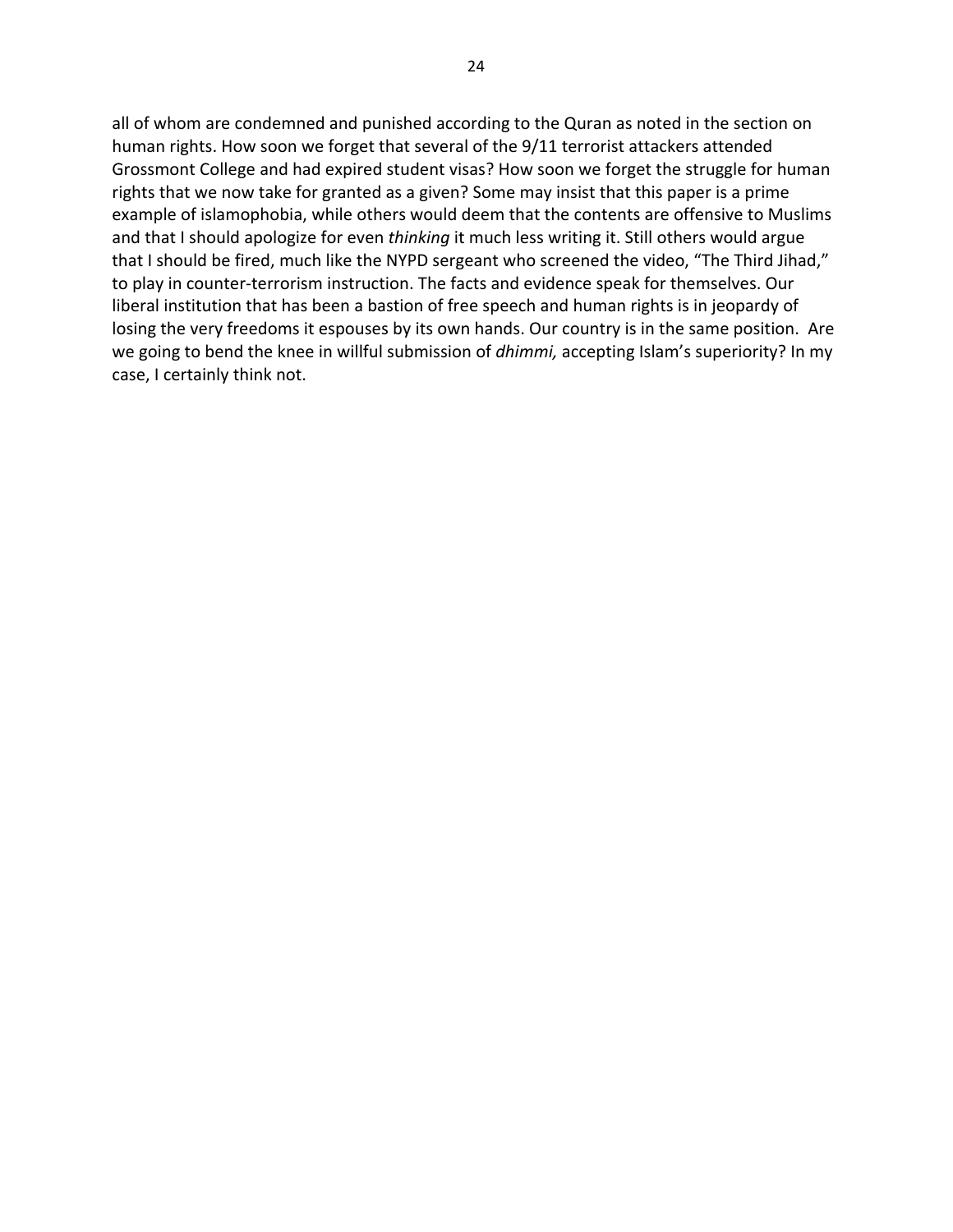Act for America (2010). Available at: **<http://www.actforamerica92691.org/15.html>** Accessed

January 19, 2012.

Adding Up the Governments Total Bail Out Tab (24 July 2011). New York Times. Accessed

January 21, 2010.

Available at: [http://www.nytimes.com/interactive/2009/02/04/business/20090205](http://www.nytimes.com/interactive/2009/02/04/business/20090205-bailout-totals-graphic.html)‐bailout‐ totals‐[graphic.html](http://www.nytimes.com/interactive/2009/02/04/business/20090205-bailout-totals-graphic.html)

Afghan Women Beaten and Humiliated in Public. Youtube video. Accessed 16 January 2012.

Available at: [http://www.dailymotion.com/video/x7uzt3\\_afghan](http://www.dailymotion.com/video/x7uzt3_afghan-women-beaten-and-humiliated_news)-women-beaten-and[humiliated\\_news](http://www.dailymotion.com/video/x7uzt3_afghan-women-beaten-and-humiliated_news)

Akram, Mohamad (22 May 1991). An Explanatory Memorandum: On the General Strategic Goal for the Group. Government Exhibit 003‐0085/3:04‐CR‐240‐G U.S. vs HLF, et al, United States District Court, Northern District of Texas,

[http://www.txnd.uscourts.gov/judges/hlf2/09](http://www.txnd.uscourts.gov/judges/hlf2/09-25-08/Elbarasse%20Search%203)‐25‐08/Elbarasse%20Search%203

Also available at: <http://www.investigativeproject.org/documents/misc/20.pdf>

- Ali, Ayaan Hirsi (2007). Infidel. Free Press; New York.
- Ali, Ayaan Hirsi (13 February 2012). The rise of Christophobia. Newsweek, pp. 28‐35.
- Al Misri. Reliance of the Traveler, Book O "Justice" 08.0 Apostasy from Islam (RIDDA), at 08.0 and 08.1
- Al‐Munajjid, Muhammad S Shaykh. What is the Punishment for Homosexuality? Islam Question and Answer. Accessed on 10 February 2012. Available at:

<http://islamqa.info/en/ref/38622>

American Civil Liberties Union (2012). ACLU Defense of Religious Practice and Expression.

Available at: [http://www.aclu.org/aclu](http://www.aclu.org/aclu-defense-religious-practice-and-expression)‐defense‐religious‐practice‐and‐expression

Another Muslim Honor Killing. Youtube video. Accessed 10 February 2012. Available at:

<http://www.youtube.com/watch?v=iNLumvrNBTQ>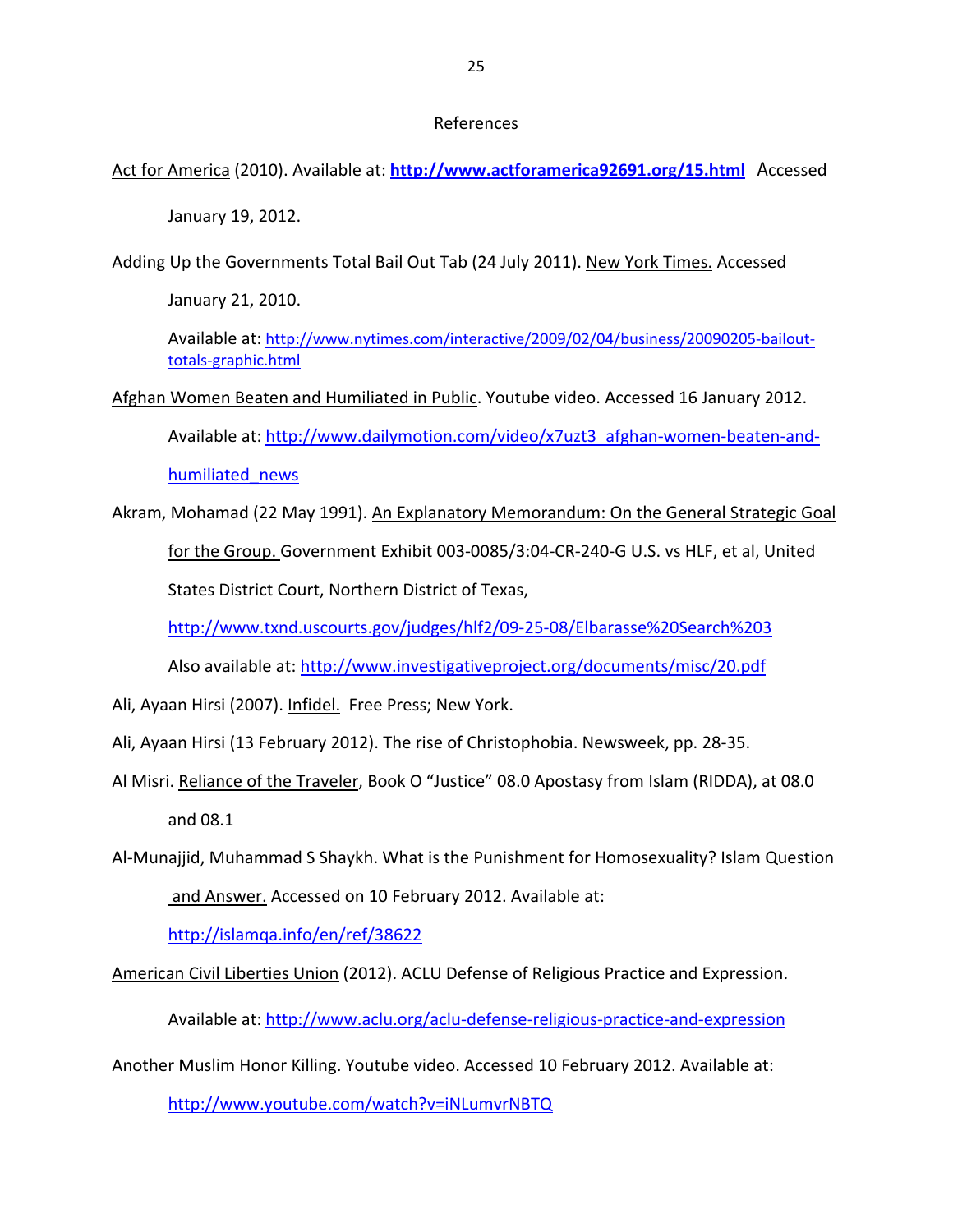Bans on Sharia and International Law. American Civil Liberties Union. Accessed February 10,

2012. Available at:

[http://www.aclu.org/print/religion](http://www.aclu.org/print/religion-belief/bans-sharia-and-international-law)‐belief/bans‐sharia‐and‐international‐law

Bloomberg on Mosque Vote (3 August 2010). Text of Mayor Bloomberg's Speech following a vote that clears most major hurdles for the construction of a mosque near Ground Zero. The Wall Street Journal. Accessed 12 February 2012. Available at:

[http://online.wsj.com/article/SB10001424052748703545604575407673221908474.htm](http://online.wsj.com/article/SB10001424052748703545604575407673221908474.html)

[l](http://online.wsj.com/article/SB10001424052748703545604575407673221908474.html)

Brighton, Joy. Sharia Finance. Youtube Presentation, accessed January 23, 2012,

[http://www.youtube.com/watch?v=VmRbum9xonU.](http://www.youtube.com/watch?v=VmRbum9xonU)

Brisard, Jean‐Charles (19 December 2002). Terrorism Financing: Roots and Trends of Saudi Terrorism Financing. A Report prepared for the President of the Security Council United Nations. New York; USA. Accessed on January 10, 2012. Available at:

<http://www.investigativeproject.org/documents/testimony/22.pdf>

Choudhury, Salah Uddin Shoaib (20 October 2010). Sharia Advancing in the West Like a Snake in the Sleeve. Stonegate Institute. Available at:

[http://stonegateinstitute.org/1610/sharia](http://stonegateinstitute.org/1610/sharia-advancing-in-west)‐advancing‐in‐west

Dalrymple, Brent ( not dated). *How Sharia law is affecting global interest rate determination.*

Journal of Finance and Accountancy: University of Central Florida. Available at:

<http://www.aabri.com/manuscripts/10448.pdf>

- Dowd‐Galley, Jonathan (2004 Spring). Islamism's Campus Club: The Muslim Students' Association. Middle East Quarterly. pp 63‐72. Accessed 12 February 2012. Available at [http://meforum.org/603/islamism](http://meforum.org/603/islamism-campus-club-the-muslim-students)-campus-club-the-muslim-students
- Emerick, Yahiya (2004). What Islam is all About: A Student Textbook, Grades 7 to 12, 5<sup>th</sup> Rev. Lebanon, Norat (Ed).
- Gaffeny, Frank (3 February 2010). Sharia Finances, Criminal Wrongdoing in the AIG Takeover: Will the special Inspector General for the TARP Funds Investigate the Illegal Trust?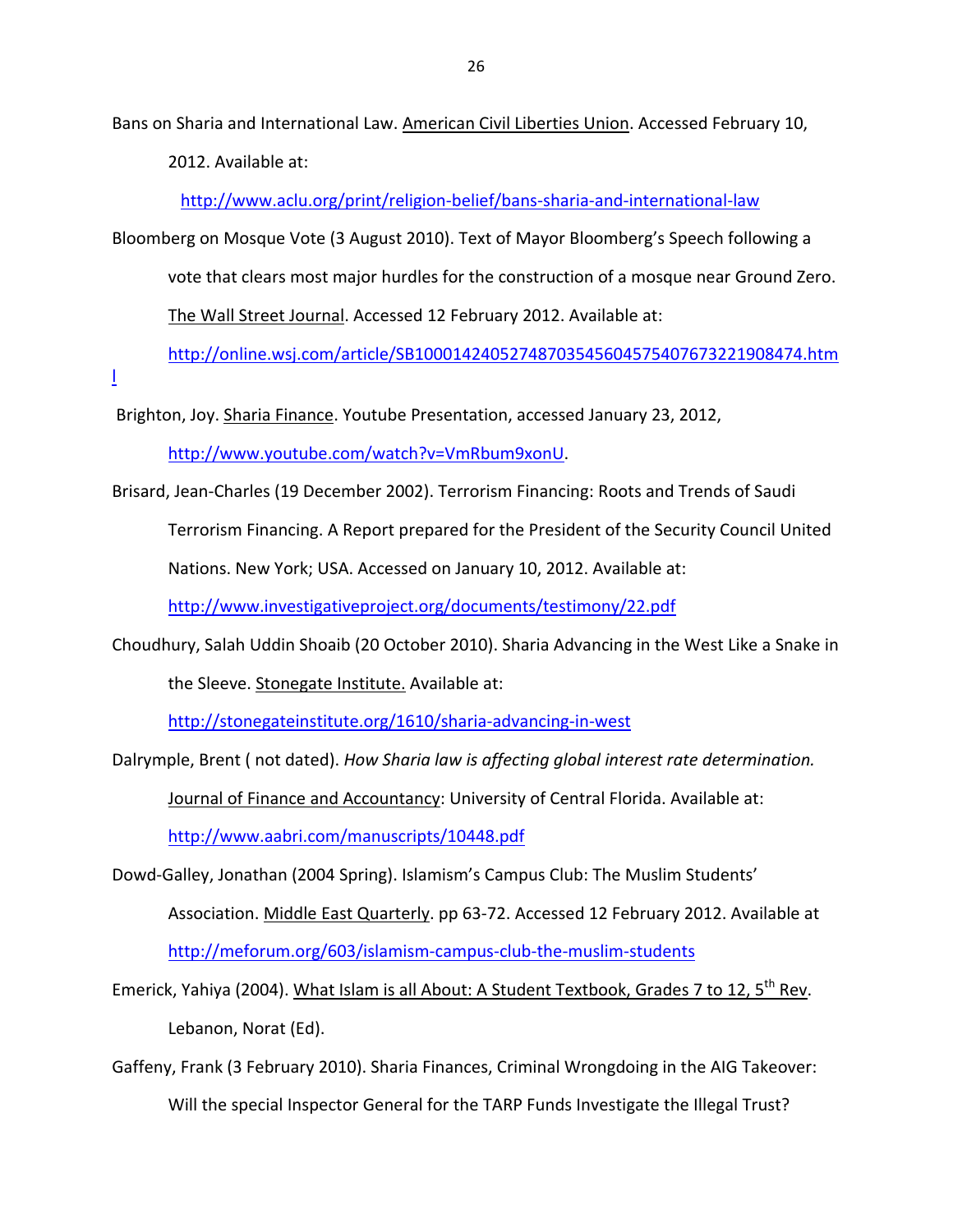Available at Biggovernment.com

[http://biggovernment.com/fgaffney/2010/02/03/sharia](http://biggovernment.com/fgaffney/2010/02/03/sharia-finance-criminal-wrongdoing-in-the-aig-takeover-will-the-inspector-general-for-TARP-funds-investigate-the-illegal-trust)-finance-criminal-wrongdoingin-the-aig-takeover-will-the-inspector-general-for-TARP-funds-[investigate](http://biggovernment.com/fgaffney/2010/02/03/sharia-finance-criminal-wrongdoing-in-the-aig-takeover-will-the-inspector-general-for-TARP-funds-investigate-the-illegal-trust)-the-illegal[trust](http://biggovernment.com/fgaffney/2010/02/03/sharia-finance-criminal-wrongdoing-in-the-aig-takeover-will-the-inspector-general-for-TARP-funds-investigate-the-illegal-trust)

Accessed January 29, 2012.

Gay Execution in Qom, Iran. Youtube video, accessed 2 February 2012. Available at:

<http://www.youtube.com/watch?v=KSrngN05cfA>

Hassan, Hamed Dr. (2010). Sharia Finance: Dubai International Peace Conference 2010.

Youtube presentation, accessed January 16, 2012. Available at:

[www.youtube.com/watch?v=Qh3me1gKQkA](http://www.youtube.com/watch?v=Qh3me1gKQkA) Part I of II

[www.youtube.com/watch?v=](http://www.youtube.com/watch?v=Z6ceCsqt0xU)Z6ceCsqt0xU Part II of II

Honor Killings: The Ultimate Betrayal Part II. Youtube video. Accessed 10 February 2012.

Available at: <http://www.youtube.com/watch?v=gAqdlb3FVno&feature=related>

Iranian Teenager Executions. Youtube video. Accessed 2 February 2012. Available at:

<http://www.youtube.com/watch?v=gARvwzFWSr4>

Isidore, Chris (27 July 2009). Fannie and Freddie: The Most Expensive Bailout. CNN Money.

Accessed January 12, 2012. Available at:

[http://money.cnn.com/2009/07/22/news/companies/fannie\\_freddie\\_bailout/](http://money.cnn.com/2009/07/22/news/companies/fannie_freddie_bailout/)

Islam and Homosexuality. Religious Tolerance. Accessed on February 10, 2012. Available at:

[http://www.religioustolerance.org/hom\\_isla.htm](http://www.religioustolerance.org/hom_isla.htm)

Islamic Finance 101. (6 Nov 2008) Accessed January 12, 2012. Available at

<http://www.saneworks.us/uploads/news/applications/7.pdf.>

Islamic Honor Killing in Texas: "Santa" who murdered family on Christmas morning was Muslim

who didn't like his daughter dating a non‐Muslim (27 December 2011). Jihad Watch.

Accessed on 7 February 2012. Available at:

[http://www.jihadwatch.org/2011/12/islamic](http://www.jihadwatch.org/2011/12/islamic-honor-killing-in-texas-man-who-murdered-family-on-christmas-morning-was-muslim-who-disliked.html)-honor-killing-in-texas-man-whomurdered‐family‐on‐christmas‐morning‐was‐muslim‐who‐[disliked.html](http://www.jihadwatch.org/2011/12/islamic-honor-killing-in-texas-man-who-murdered-family-on-christmas-morning-was-muslim-who-disliked.html)

Kasem, Abdul (2003). Islam's violations of human rights. Apostates of Islam. Accessed 10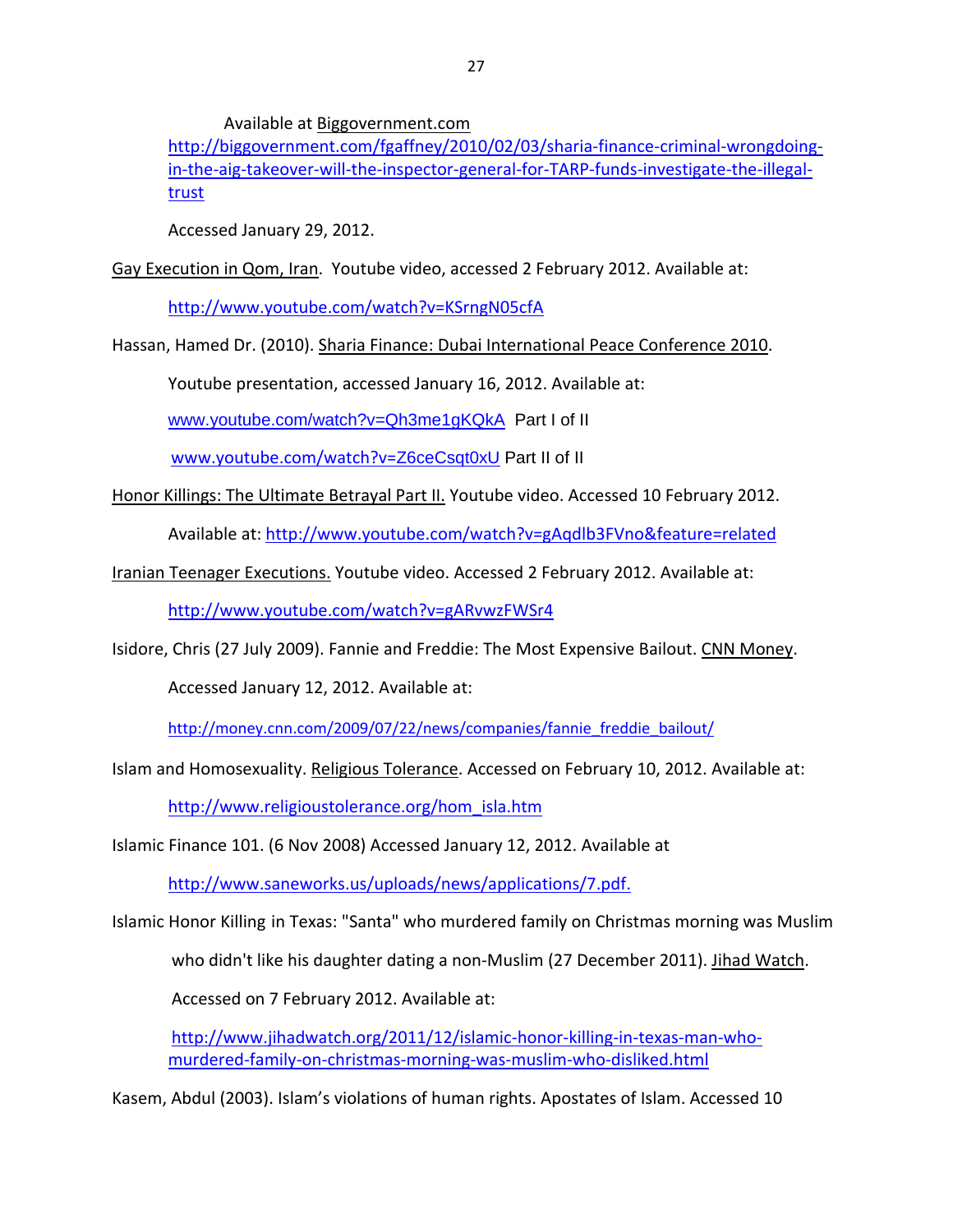February 2012. Available at:

[http://www.apostatesofislam.com/apostates/abulk/articles/Islams\\_violation\\_of\\_HR.ht](http://www.apostatesofislam.com/apostates/abulk/articles/Islams_violation_of_HR.htm) [m](http://www.apostatesofislam.com/apostates/abulk/articles/Islams_violation_of_HR.htm)

Kedar, Mordechai &Yerushalmi, David Esq. (2011). *Sharia Adherence Mosque Survey:* 

*Correlations between Sharia Adherence and Violent Dogma in US Mosques*.

Perspectives on Terrorism, Vol 5, No 5‐6.

Mc‐Graw Hill News Release (14 August 2007). S & P Launches Sharia‐Compliant Global

Property and Pan Arab Indices. Accessed January 20, 2012. McGraw‐Hill. Available at:

http://www.mcgraw‐[hill.com/releases/sandp/20070814b.shtml](http://www.mcgraw-hill.com/releases/sandp/20070814b.shtml)

- MacDonald, Austair. (30 January 2012). Afghan Immigrants in Canada Found Guilty of Honor Killing. The Wall Street Journal, p. A8.
- Major Religions of the World as Ranked by Adherents (2007). New Church in Carlsbad web site.

Accessed on 12 February 2012. Available at:

[http://www.adherents.com/Religions\\_By\\_Adherents.html](http://www.adherents.com/Religions_By_Adherents.html)

Minor, Jack (17 November 2010). Muslims Sue Oklahoma over Sharia Law amendment. Greely

Gazette. Accessed 9 February 2012. Available at:

<http://www.greeleygazette.com/press/?p=6656#printpreview>

Mosques in American: A National Portrait by CAIR (2001). American Muslim Perspective.

Accessed on 12 February 2012. Available at:

[http://www.ghazali.net/amp/html/mosques\\_in\\_us.html](http://www.ghazali.net/amp/html/mosques_in_us.html)

MSA Starter's Guide: A guide on How to run a successful MSA ( $1<sup>st</sup> Ed$ .) (1996 March). Muslim Student's Association of the US and Canada. Accessed 19 January 2012. Available at:

http://www.msa‐[natl.org/publications/startersguide.html](http://www.msa-natl.org/publications/startersguide.html)

Muslim Women are lucky to be beaten. Youtube video. Accessed on 10 February 2012.

Available at: <http://www.youtube.com/watch?v=EGHAFxwI2qU>

Ohio Muslim Inmates Sue Over Meal Preparation (03 October 2011). Associated Press.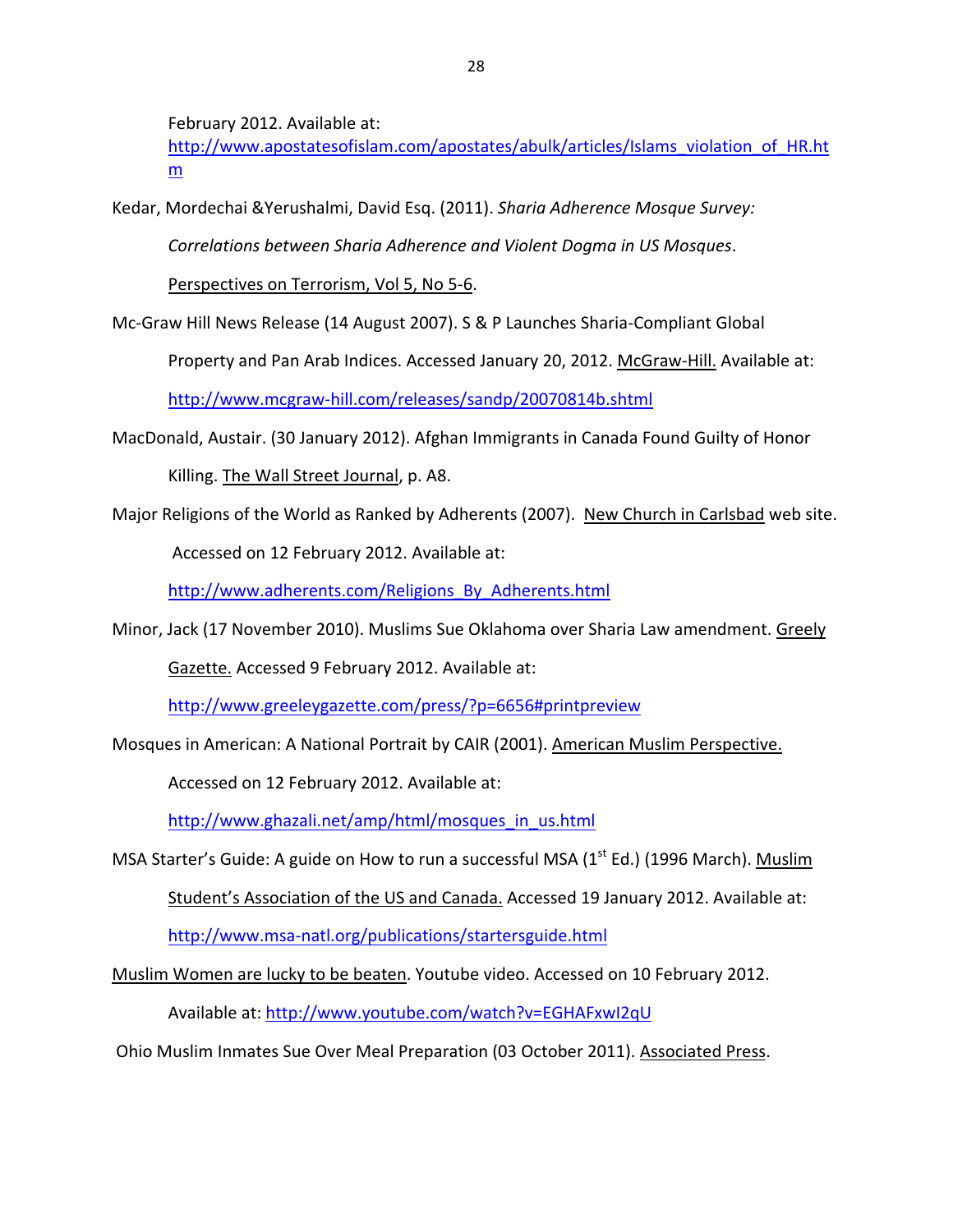Accessed on February 1, 2012. Available at:

[http://www.foxnews.com/us/2011/10/03/ohio](http://www.foxnews.com/us/2011/10/03/ohio-muslims-inmates-sue-over-meal-preparation)-muslims-inmates-sue-over-meal[preparation](http://www.foxnews.com/us/2011/10/03/ohio-muslims-inmates-sue-over-meal-preparation)

Ray Kelly Admits to Involvement with the Third Jihad, Anti Muslim Film Shown to NYPD Officers.

(10 February 2012) Huffington Post. Accessed 6 February 2012. Available at:

[http://www.huffingtonpost.com/2012/01/25/ray](http://www.huffingtonpost.com/2012/01/25/ray-kelly-the-third-jihad_n_1230801.html)‐kelly‐the‐third‐jihad\_n\_1230801.html

Sharia Law: She's Buried Chest High. (24 May 2010). Youtube video accessed 4 February 2012.

Available at: <http://www.youtube.com/watch?v=vOIbgd5qcrg>

Sharia Flogging of 17 year old woman. Youtube video. Accessed 3 February 2012. Available at:

[http://www.youtube.com/watch?v=](http://www.youtube.com/watch?v=-TfKab6kfvY)‐TfKab6kfvY

Smith, Candace (30 August 2011). 9/11 Coloring Book Draws Criticism for Portrayal of Muslims. ABC News. Accessed January 19, 2012. Available at: [http://abcnews.go.com/US/911](http://abcnews.go.com/US/911-coloring-book-draws-criticism-portrayal-muslims/story?id=14414149)‐

coloring‐book‐draws‐criticism‐portrayal‐[muslims/story?id=14414149](http://abcnews.go.com/US/911-coloring-book-draws-criticism-portrayal-muslims/story?id=14414149)

Sookhdeo, Patrick (2007). Global Jihad: The Future in the face of militant Islam. Isaac Publishing, McLean, Virginia.

The Universal Declaration of Human Rights. United Nations. Accessed on 9 February 2012.

Available at: <http://www.un.org/en/documents/udhr/index.shtml>

Video of Stoning to Death. Apostates of Islam. Accessed 10 February 2012. Available at:

<http://www.apostatesofislam.com/media/stoning.htm>

What is Islam's View of Homosexuality? Islamic Organization of the United Kingdom. Accessed 5

February 2012. Available at: <http://www.islamic.org.uk/homosex.html>

Wiseman, Paul (28 March 2008). Islamic loans turn profit for banks in USA. USA Today.

Accessed February 1, 2012. Available at:

[http://www.usatoday.com/money/industries/banking/2008](http://www.usatoday.com/money/industries/banking/2008-03-26-islamic-finance-sharia_N.htm)‐03‐26‐islamic‐finance‐ [sharia\\_N.htm](http://www.usatoday.com/money/industries/banking/2008-03-26-islamic-finance-sharia_N.htm)

Wyllie, Doug (23 August 2010). Jails are the jihadist jack‐in‐the‐box. Accessed 12 February 2012.

Available at: [http://www.policeone.com/corrections/articles/2473312](http://www.policeone.com/corrections/articles/2473312-jails-are-the-jihadist-jack-in-the-box)‐jails‐are‐the‐ [jihadist](http://www.policeone.com/corrections/articles/2473312-jails-are-the-jihadist-jack-in-the-box)‐jack‐in‐the‐box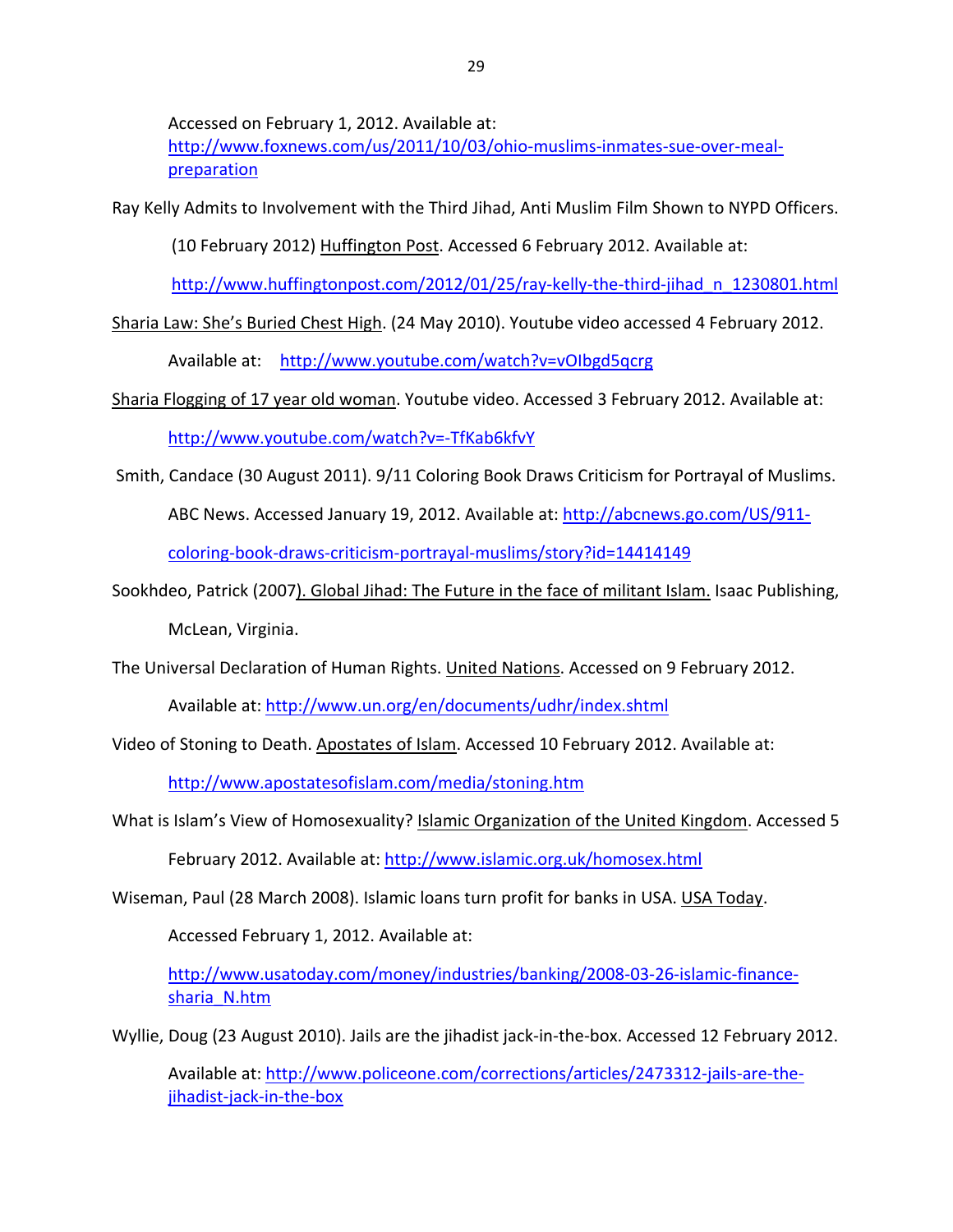Yerushalmi, David, Esq. (2008). *Shariah's Black Box: Civil Liability and Criminal Exposure Surrounding Sharia‐Compliant Finance.* Utah Law Review, Vol 3.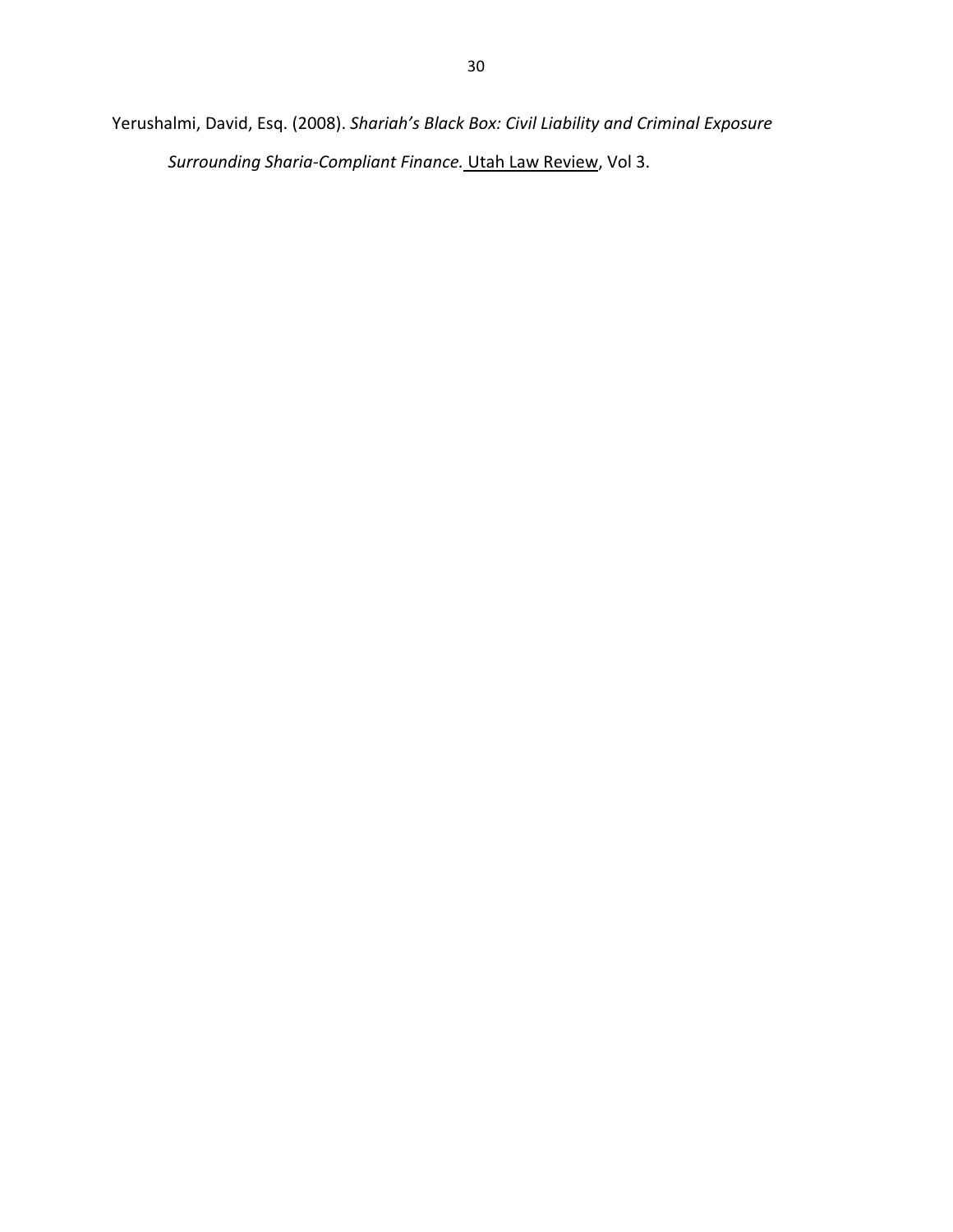#### Appendix A

List of Sharia Compliant Banks (Source: **<http://www.actforamerica92691.org/15.html>** Act for America Website

Alpha Natural Resources Asset Acceptance Capital Corporation Aviva Plc AXA Barclays PLC BNP Paribas Group Citibank, N.A. Credit Agricole, S.A. Deutsche Bank AG Dow Jones & Company Inc. Equity Insurance Group Limited Goldman Sachs Group HBOS plc HSBC Holdings plc INVESCO Perpetual Julius Baer Group Maersk Logistics Merrill Lynch & Co., Inc. Morgan Stanley NYSE Euronext Silicon Graphics, Inc. Singapore Power Central Bank \* Bank Negara Malaysia (The central bank of Malaysia) Universal Bank Lists of banks in Malaysia · CIMB Group (CIMB Bank + CIMB Investment Bank + CIMB Islamic Bank) Anchor Banks (Major / Commercial banks) (full list) · Affin Bank Berhad · Alliance Bank Berhad · AmBank Berhad · CIMB Bank Berhad · EON Bank Berhad · Hong Leong Bank Berhad · Malayan Banking Berhad (Maybank <http://en.wikipedia.org/wiki/Maybank> ) · Public Bank Berhad <http://en.wikipedia.org/wiki/Public\_Bank\_Berhad> · RHB Bank Berhad Foreign-owned banks (commercial only) (full list) · ABN AMRO <http://en.wikipedia.org/wiki/ABN\_AMRO> Bank (M) Berhad · Bangkok Bank <http://en.wikipedia.org/wiki/Bangkok\_Bank> (M) Berhad · Bank of America <http://en.wikipedia.org/wiki/Bank\_of\_America> (M) Berhad · Bank of China <http://en.wikipedia.org/wiki/Bank\_of\_China> (M) Berhad · Bank of Tokyo-Mitsubishi UFJ< http://en.wikipedia.org/wiki/Bank\_of\_Tokyo-Mitsubishi\_UFJ> (M) Berhad · Citibank <http://en.wikipedia.org/wiki/Citibank> (M) Berhad · Deutsche Bank <http://en.wikipedia.org/wiki/Deutsche\_Bank> (M) Berhad

· HSBC Bank Malaysia <http://en.wikipedia.org/wiki/HSBC\_Bank\_Malaysia> Berhad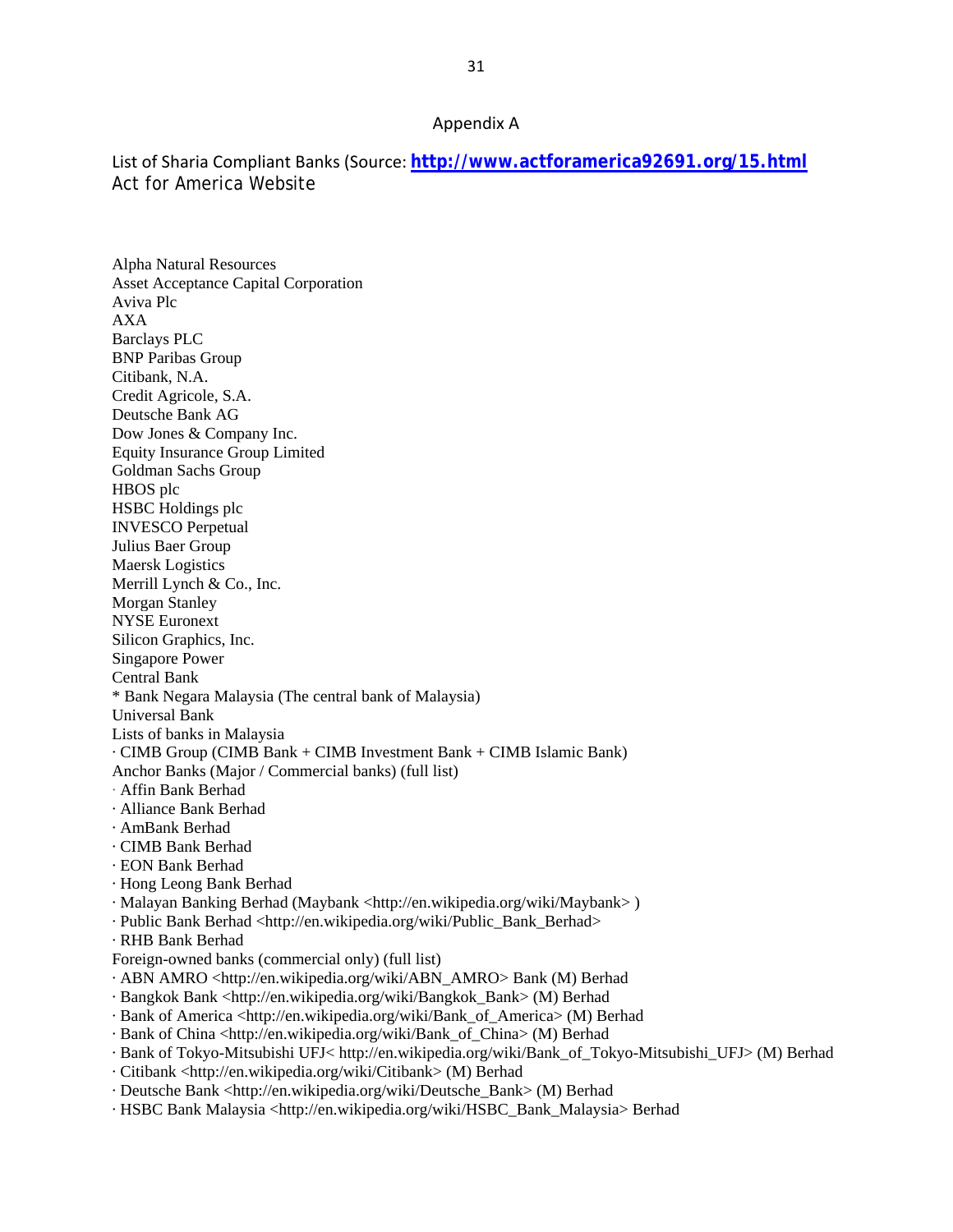· Oversea-Chinese Banking Corporation< http://en.wikipedia.org/wiki/Oversea-

Chinese\_Banking\_Corporation> (M) Berhad (OCBC Bank)

- · The Standard Chartered< http://en.wikipedia.org/wiki/Standard\_Chartered> Bank (M) Berhad (StanChart)
- · The Bank of Nova Scotia< http://en.wikipedia.org/wiki/The\_Bank\_of\_Nova\_Scotia> (M) Berhad (Scotiabank)
- · JPMorgan Chase & Co.< http://en.wikipedia.org/wiki/JPMorgan\_Chase\_%26\_Co.> Bank (M) Berhad
- · United Overseas Bank< http://en.wikipedia.org/wiki/United\_Overseas\_Bank> Bank (M) Berhad (UOB Bank)
- Offshore Banks & Branches in Labuan (full List)
- · ABN AMNRO NV (Labuan Branch)
- · Affin Bank Berhad
- · Al-Hidayah Investment Bank (Labuan) Ltd (Labuan Branch)
- · Aminternational (Labuan) Ltd (Labuan Branch)
- · AmMerchant Bank Berhad
- · Bank Islam Malaysia Berhad, (Labuan Offshore Branch)
- · Bank Muamalat Malaysia Berhad, (Labuan Offshore Branch)
- · Bank of America National Association Berhad, (Labuan Branch)
- · The Bank of East Asia< http://en.wikipedia.org/wiki/The\_Bank\_of\_East\_Asia> Ltd (BEA) (Labuan Branch)
- · The Bank of Nova Scotia (Labuan Branch)
- · The Bank of Tokyo Mitsubishi UFJ Limited (Labuan Branch)
- · Barclays Bank <http://en.wikipedia.org/wiki/Barclays\_Bank> PLC (Labuan Branch)
- · BNP Paribas <http://en.wikipedia.org/wiki/BNP\_Paribas> (Labuan Branch)
- · Calyon (Labuan Branch)
- · Capital Investment Bank Limited (Labuan)
- · Cathay United Bank (Labuan)
- · CIMB Bank (L) Limited
- · CIMB (L) Limited (Labuan)
- · Citibank Malaysia (L) Limited (Labuan)
- · City Credit Investment Bank Limited (Labuan)
- · Commercial IBT (Labuan Branch)
- · Credit Suisse (Labuan Branch)
- · DBS Bank <http://en.wikipedia.org/wiki/DBS\_Bank> Limited (Labuan Branch)
- · Deutsche Bank AG (Labuan Branch)
- · Dresdner Bank AG (Labuan Branch)
- · ECM Libra Investment Bank Limited (Labuan)
- · The Hongkong and Shanghai Banking Corporation Limited

<http://en.wikipedia.org/wiki/The\_Hongkong\_and\_Shanghai\_Banking\_Corporation\_Limited> Offshore Banking Unit (Labuan) Bank NV (Labuan Branch)

- · The International Commercial Bank of China (Labuan Branch)
- · J.P. Morgan Malaysia Ltd (Labuan)
- · J.P. Morgan Chase Bank National Association (Labuan Branch)
- · KBC Bank NV (Labuan Branch)
- · Kuwait Finance House Labuan Berhad (Labuan Branch)
- · Lloyds TSB <http://en.wikipedia.org/wiki/Lloyds\_TSB> Bank PLC (Labuan Branch)
- · Mizuho Corporate Bank< http://en.wikipedia.org/wiki/Mizuho\_Corporate\_Bank> Ltd (Labuan Branch)
- · Macquarie Bank Limited (Labuan Branch)
- · Maybank International (L) Ltd (Labuan Branch)
- · Morgan Stanley Labuan Investment Bank Limited (Labuan Branch)
- · Natexis Banques Populaires (Labuan Branch)
- · OSK Investment Bank (Labuan) Limited (Labuan)
- · OCBC Limited (Labuan Branch)
- · Public Bank (L) Limited (Labuan)
- · Rabobank Nederland (Labuan Branch)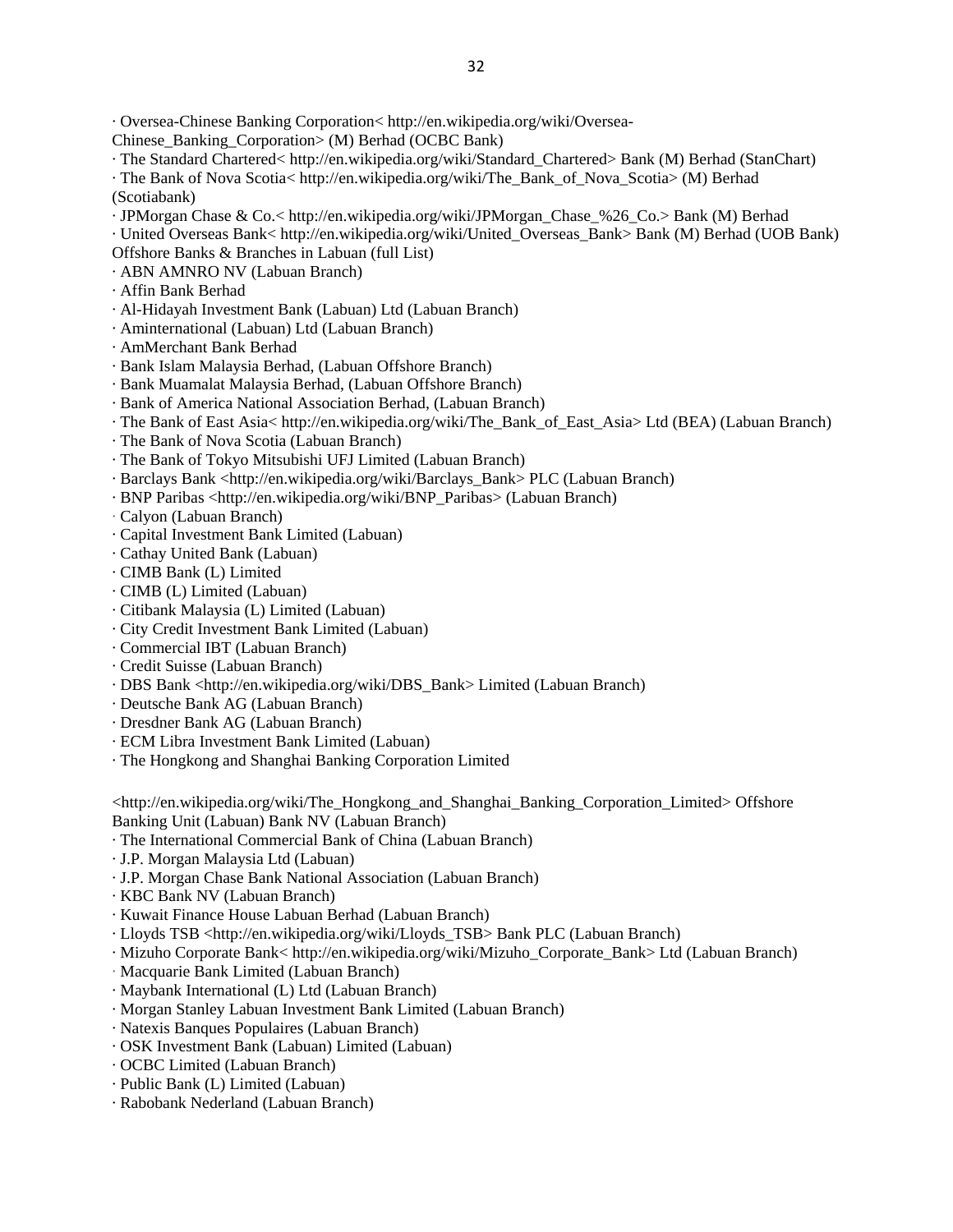· RHB Bank (L) Ltd (Labuan)

· The Royal Bank of Scotland <http://en.wikipedia.org/wiki/The\_Royal\_Bank\_of\_Scotland> PLC (Labuan Branch)

- · RUSD Investment Bank Inc (Labuan)
- · Schroders Malaysia (L) Berhad (Labuan)
- · Societe Generale (Labuan Branch)
- · Sumitomo Mitsui Banking Corporation (Labuan Branch)
- · UBS AG (Labuan Branch)
- · United Overseas Bank Limited (Labuan Branch)
- Investment banks (full list)
- · Affin Investment Bank Berhad
- · Alliance Investment Bank Berhad
- · AmInvestment Bank Berhad
- · Asian & Euro-American Merchant Bankers (Malaysia) Berhad (Aseambankers)
- · CIMB Investment Bank Berhad
- · Ecmlibra investment Bank Berhad
- · Hwang-DBS Investment Bank Berhad
- · KAF Investment Bank Berhad
- · Kenanga Investment Bank Berhad (formally K&N Kenanga Berhad)
- · MIDF Investment Bank Berhad
- · MIMB Investment Bank Berhad
- · OSK Investment Bank Berhad
- · Public Investment Bank Berhad
- · RHB Investment Bank Berhad
- · Southern Investment Bank Berhad
- Islamic banks (full list)
- · Asian Finance Bank (M) Berhad
- · Bank Islam Malaysia Berhad
- · Bank Muamalat Malaysia Berhad
- · Hong Leong Islamic Banking Berhad
- · CIMB Islamic Bank Berhad
- · RHB Islamic Bank Berhad
- · AmIslamic Bank Berhad
- · Affin Islamic Bank Berhad
- · Al Rajhi Banking & Investment Corporation (Malaysia) Berhad
- · EONCAP Islamic Bank Berhad
- · Kuwait Finance House (Malaysia) Berhad
- · Maybank Islamic Berhad
- Development Financial Institutions (Government-owned banks) (full list)
- · Bank Kerjasama Rakyat Malaysia Berhad (Bank Rakyat)
- · Bank Simpanan Nasional Berhad
- · Bank Pertanian Malaysia Berhad
- · Export-Import Bank of Malaysia Berhad (Exim Bank)
- · Bank Perusahaan Kecil & Sederhana Berhad ((Small Medium Enterprise) SME Bank Berhad)
- · Sabah Development Bank Berhad (SDB)
- · Sabah Credit Corporation Berhad
- · Lembaga Tabung Haji
- · Credit Guarantee Corporation Malaysia Berhad (CGC)
- · Malaysian Industrial Development Finance Berhad (MIDF)
- · Bank Pembangunan Malaysia Berhad (BPMB) (The development bank of Malaysia)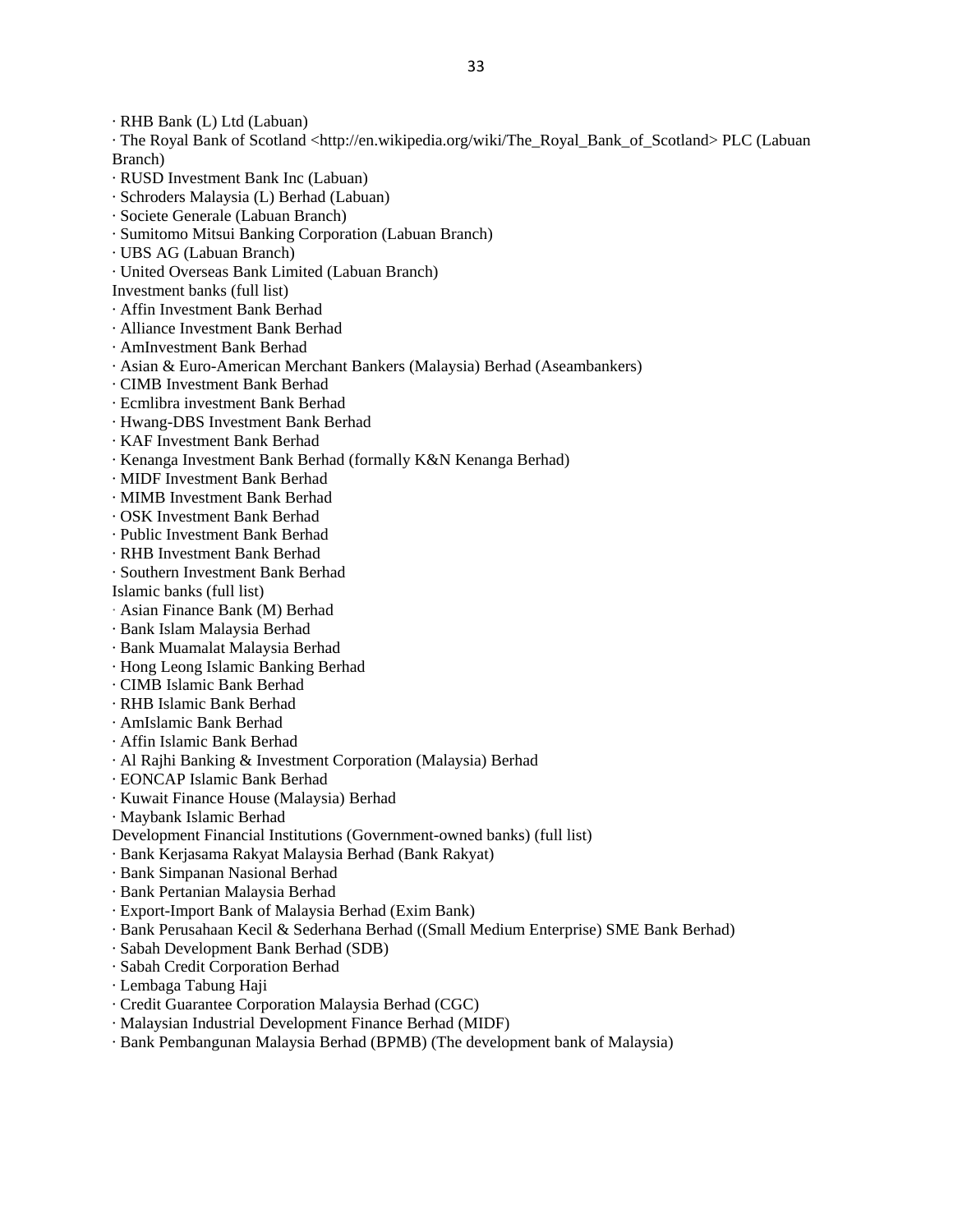#### Appendix B

Ratings Intelligence – A Research firm for Islamic Investors

As an example of the spread of Sharia Finance and the accompanying requirement for financial products to be endorsed as Sharia Compliant we can consider the organization, Ratings Intelligence ([http://www.ratingsintelligence.com](http://www.ratingsintelligence.com/)), who, according to their web site was founded in 2000 to provide research resources for Islamic Investors. They have offices in Kuwait, Bangalore and London. Their web site banner is, "Enabling and Developing Global Islamic Finance." They have a partnership that consists of a Sharia Committee, Western investment banks and financial institutions in both Islamic and non Islamic countries. Their web site notes that, "Ratings Intelligence has managed to assemble a world class Sharia Committee containing prominent and well respected scholars who are very experienced in the applications of Sharia to innovative financial products and services."

That Sharia Committee consists of four members:

Dr. Muhammad Ali‐El‐Gari, of Saudi Arabia, Chairman, who holds a PhD In Economics from the University of California, USA. Among other affiliations, he is also on the Sharia Board for numerous banks including National Commercial Bank Saudi Arabia; Citi Islamic Investment Bank, Saudi Arabia; Saudi American Bank, United Kingdom; Saudi British Bank, United Kingdom, and Dow Jones Islamic Index, United States – just to name a few.

Dr. Abdul Sattar Abu Ghuddah of Syria, who holds a PhD and a License in Islamic Law. He is a Sharia advisor to many governmental institutions and also sits on the Sharia Boards of financial institutions such as Al‐Baraka Islamic Investment Bank, Bahrain; Down Jones Islamic Index, USA; Al‐Tawfeek Co, Saudi Arabia; Saudi American Bank, United Kingdom – to name a few.

Dr. Nazih Hammad of Canada holds a PhD in Islamic Law and is a member of Sharia Boards of numerous financial institutions including Citi Islamic Investment Bank, Bahrain and Permal Asset Management, USA.

Dr. Mohammad Amin Ali Qattan of Syria, Sharia Expert. He has a PhD in Islamic Banking, "Sharia Control Committees in Islamic Banks," from the University of Birmingham, UK. He is the Sharia Controller for Al‐Mal Islamic Investment Company and presents seminars both nationally and internationally on Islamic Economics, Banking and Finance.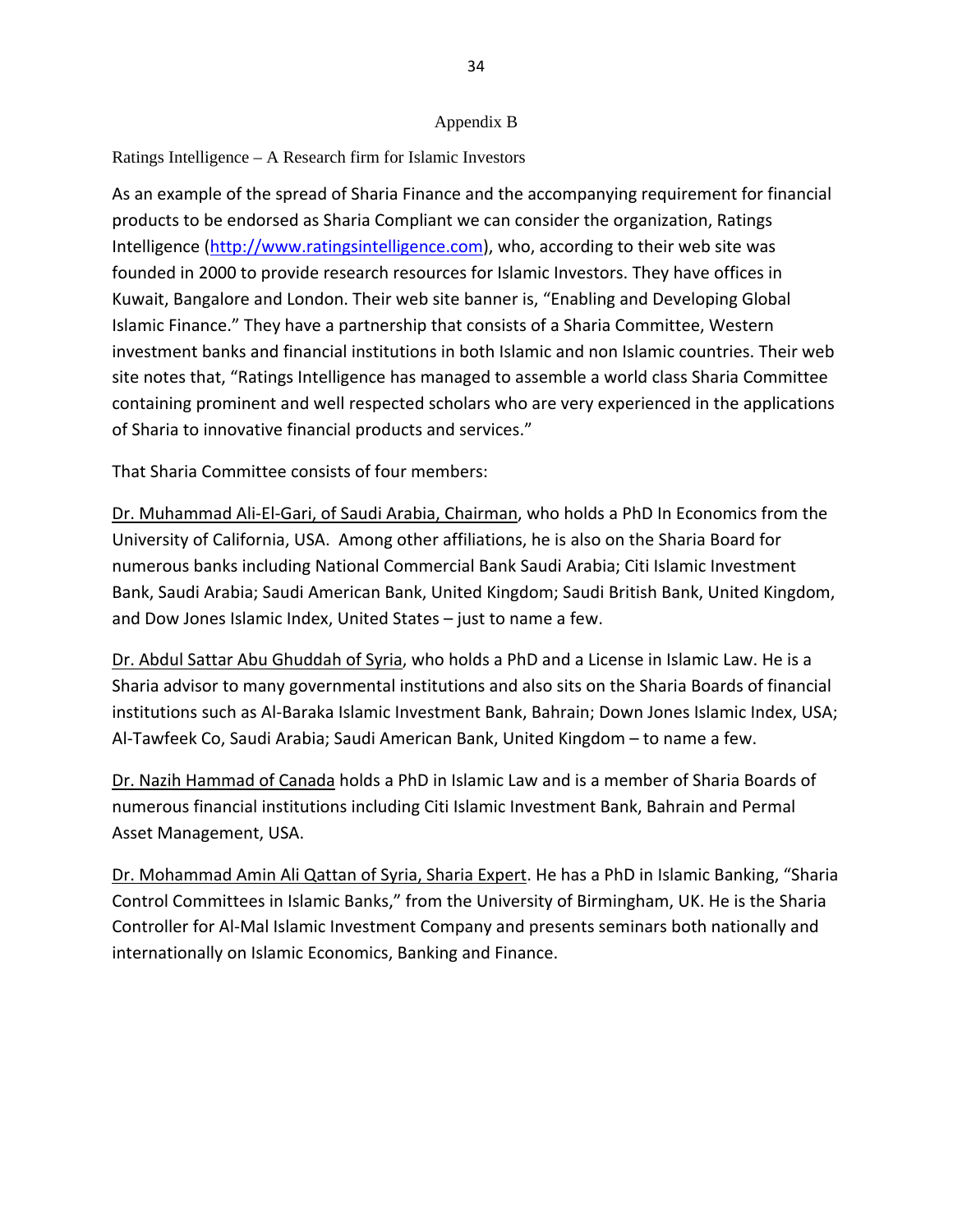The web site offers downloadable articles by their research analysts regarding guidelines for Sharia Compliant investment in various financial instruments. These guideline are antecedents to approval by Sharia Advisors but nonetheless provide a broad overview of the requirements for Sharia Compliance As an example, we can look at a report entitled, "Sharia Compliance for Mining Stocks," Senior Research Analysts Abdul Hadi Shaikh, Arun Patre and Sayan Ray determined that:

From the point of view of Sharia, gold/silver is a medium of exchange and as such cannot be sold forward. Although the primary business activity of gold/silver mining companies does comply with Sharia principles, they are not permitted to sell mined gold/silver forward for hedging purposes. [Hedging is a strategy designed to minimize exposure to unwanted business risk. Mines sell metal forward at an agreed price in order to avoid any loss of revenue, in case process of their commodity held falls in the future.] Companies [in the report] which had hedged positions on their books in the current year were screened out as non compliant. . . . [In conclusion] In view of the increasing prices of commodities in general and gold/silver in particular, hedging as an instrument of securing future price recovery by miners is increasingly losing its relevance. A large number of companies which have been traditionally hedging their stocks, have either migrated to being a completely unhedged producer or rapidly downsizing their hedge books. This situation has worked favorably for Sharia investors. It should also be noted that the compliant universe has a higher proportion of less "mature" companies from a production point of view. (Shaikh, Patre, & Sayan, 2010, pp. 2 and 18)

According to this report, the division of compliant companies based on geographical location is as follows:

Canada 60% Australia 12% UK 7% USA 7% South Africa 6% Others 8%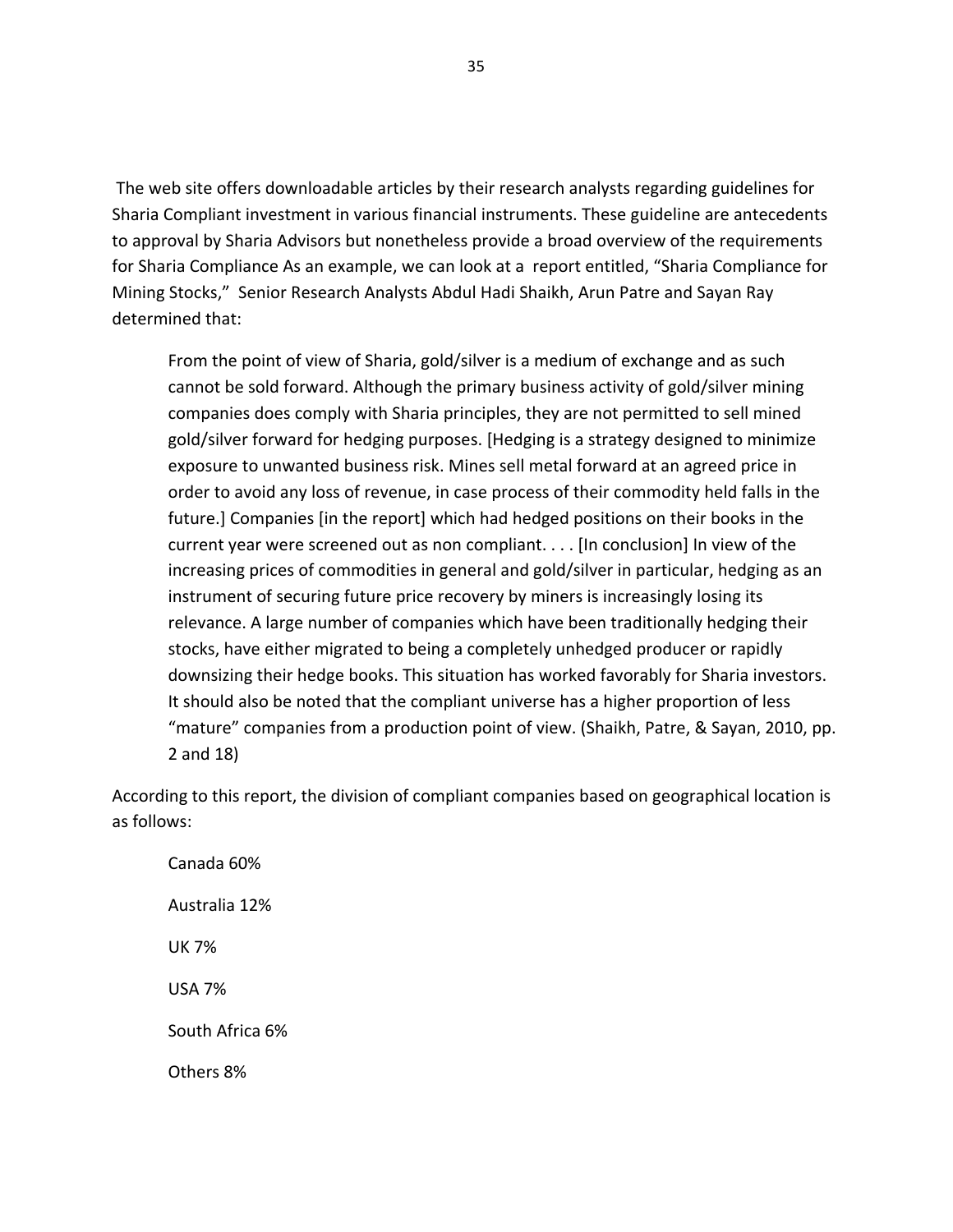Interestingly enough, average investors in the Sharia Compliant Mining companies in each of the countries mentioned may have no idea that they are invested in Sharia Compliant Products.

The Ratings Intelligence Web site also offers links to its component of the Standard and Poor's (S&P) with important S & P updates on Islamic Sharia Finance. For example, headline news linked articles include:

January 2008: S & P's Launches Global Benchmark Sharia Indices

May 7, 2009: S & P's Announces changes to the S & P Sharia Indices Index

Methodology

July 27, 2009: S & P Sharia Report July 2009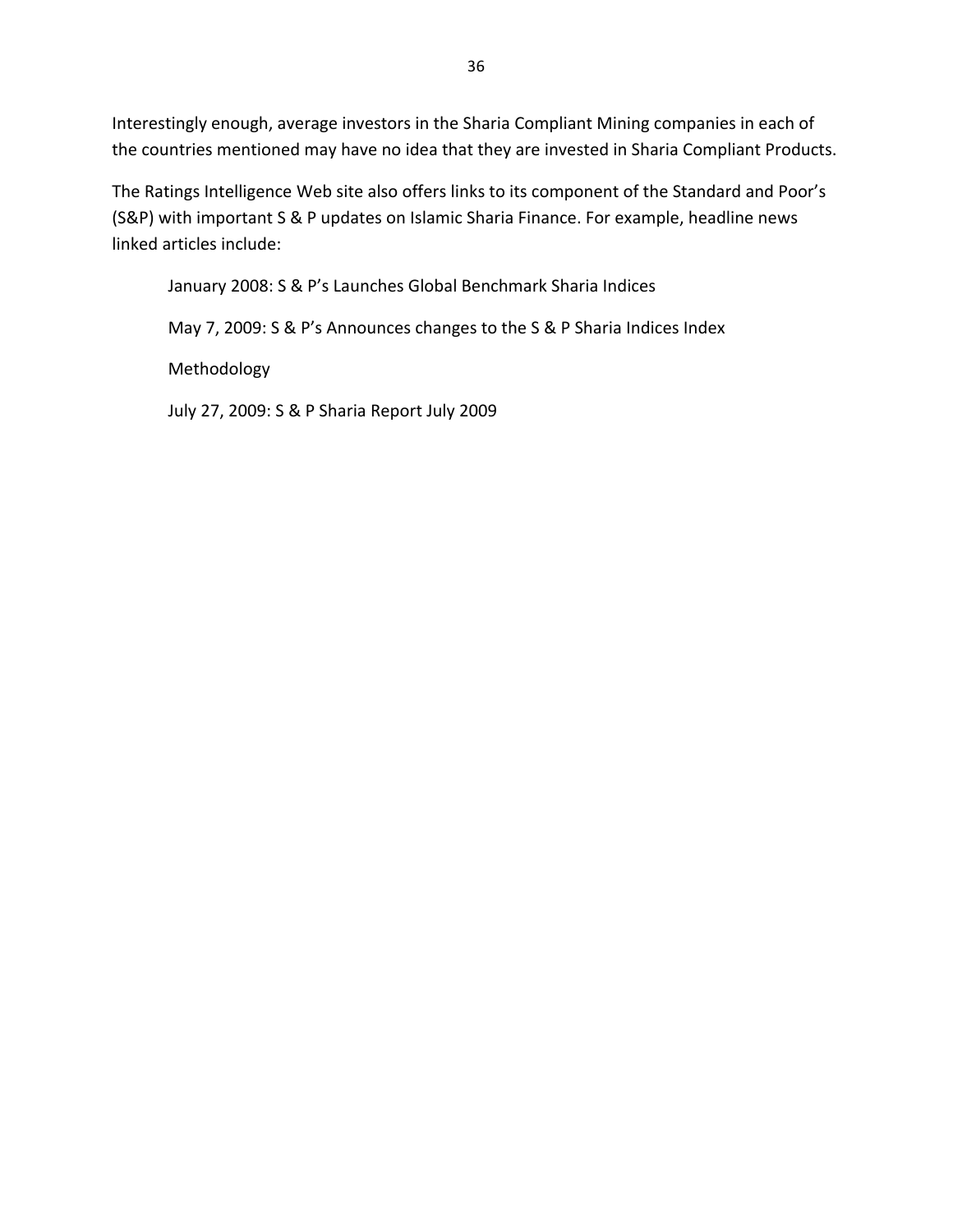#### Appendix C

Recent Lawsuits filed by the American Civil Liberties Union on Muslim Religious Issues

The ACLU of Southern California (2011) filed a lawsuit against the FBI alleging that an agent had infiltrated a California mosque and violated the constitutional rights of hundreds of Muslims by targeting them for surveillance because of their religion.

<http://www.aclu-sc.org/releases/view/103067>

<http://www.washingtonpost.com/wp-dyn/content/article/2011/02/22/AR2011022206975.html>

The ACLU and the ACLU of Kentucky (2010) appealed the denial of a zoning permit for a Muslim prayer space in Mayfield. After ACLU involvement, the permit was granted. <http://www.aclu.org/religion-belief/muslim-prayer-space-granted-permit-kentucky>

The ACLU (2010) sued the Pierce County Jail in Tacoma, Washington, for religious discrimination against two Muslims who were forbidden from participating in group prayer, denied dietary accommodations, and refused religious clothing.

[http://blog.thenewstribune.com/crime/2010/09/22/two-men-sue-pierce-county-claiming-jail](http://blog.thenewstribune.com/crime/2010/09/22/two-men-sue-pierce-county-claiming-jail-discriminates-against-muslims/)[discriminates-against-muslims/](http://blog.thenewstribune.com/crime/2010/09/22/two-men-sue-pierce-county-claiming-jail-discriminates-against-muslims/)

The ACLU and the ACLU of Georgia (2010) sued the City of Douglasville on behalf of a devout Muslim woman who was restrained, arrested, and jailed for several hours after refusing to remove her religious head covering.

[http://www.aclu.org/religion-belief-womens-rights/aclu-files-lawsuit-behalf-muslim-woman](http://www.aclu.org/religion-belief-womens-rights/aclu-files-lawsuit-behalf-muslim-woman-forced-remove-head-covering-geo)[forced-remove-head-covering-geo](http://www.aclu.org/religion-belief-womens-rights/aclu-files-lawsuit-behalf-muslim-woman-forced-remove-head-covering-geo)

The ACLU of Maryland (2010) came to the defense of a practicing Muslim woman who was denied a foster care license simply because she does not allow pork products in her home. The woman was fully qualified and made clear that she allows foster children to worship as they please. <http://www.aclu.org/blog/religion-belief/pork-or-parents>

The ACLU of Arizona (2010) successfully challenged a Maricopa County policy restricting religious head coverings worn by detainees and inmates in county custody. The ACLU of Arizona brought the case on behalf of a Muslim woman who was denied the right to wear a head scarf while detained by the Maricopa County Sherriff's Office. MCSO now allows Muslim women to wear head scarves